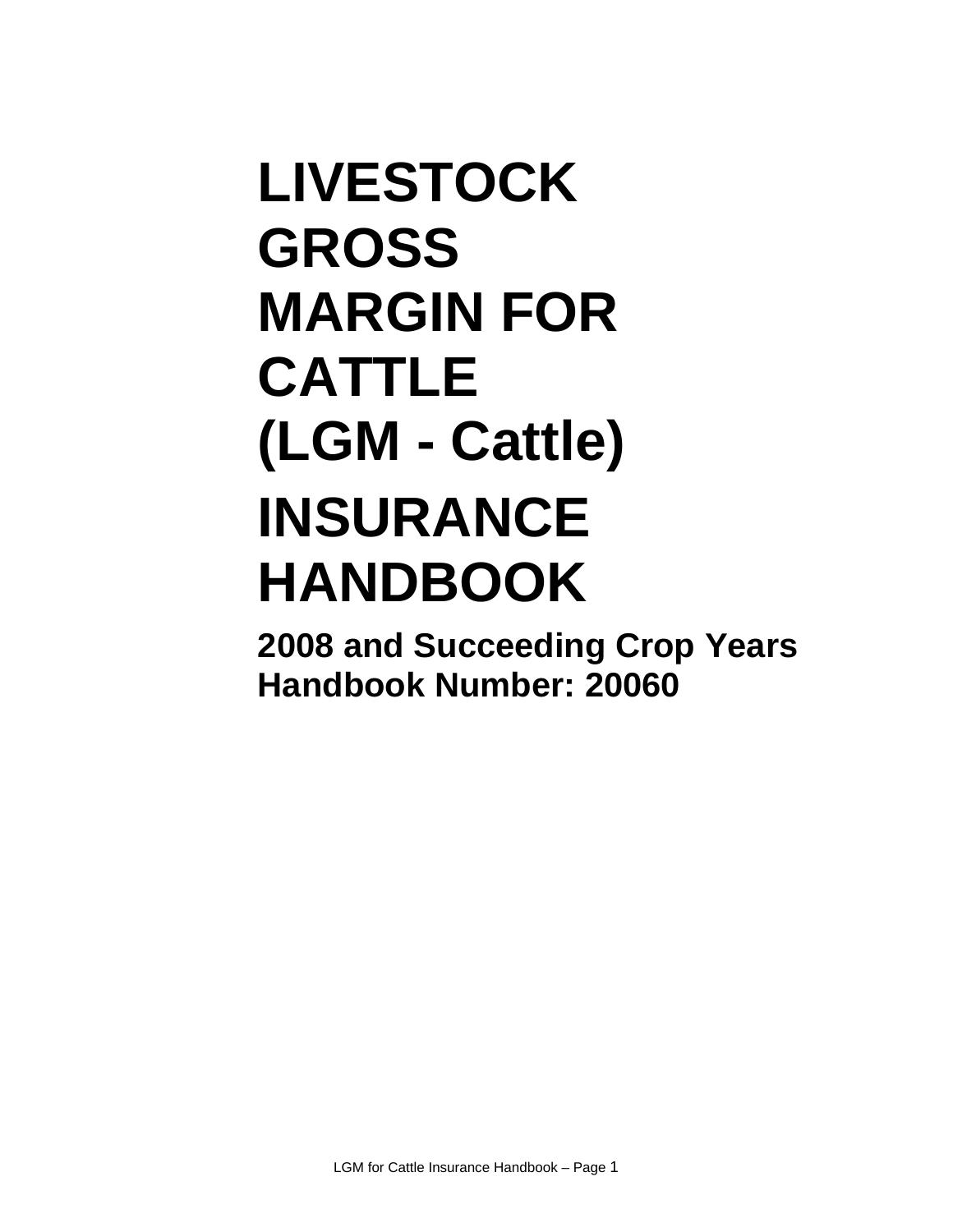# **Livestock Gross Margin for Cattle Plan of Insurance**

The following forms will be necessary for sales of the Livestock Gross Margin for Cattle Plan of Insurance:

- A. Application This form is filled out to apply for eligibility to purchase LGM for Cattle insurance. The application also includes the type of operation and target marketings for each month of the insurance period. No insurance attaches until the company sends the insured a written summary of insurance.
- B. Substantial Beneficial Interest (SBI) This form includes the social security numbers, employer identification numbers, and share of those with a 10 percent interest or more in the insurance entity and must accompany the application. The SBI is used to establish eligibility and to account for insurance limits.
- C. Marketing Report This form is submitted by the insured to show, for each month, the insured's actual marketings for that month of cattle insured under the policy. The marketing report must be accompanied by copies of packer sales receipts that provide records of the actual marketings shown on the marketing report.
- D. Notice of Probable Loss This form notifies the insured of a probable loss on insured cattle at the end of the insurance period.
- E. Assignment of Indemnity This form contains necessary information to assign any indemnity to a third party.
- F. Transfer of Right to Indemnity This form contains necessary information to transfer the right of an indemnity if the livestock or livestock product is sold prior to the end of insurance period to transfer any indemnity to the new owner (providing the new owner meets eligibility requirements).
- G. Power of Attorney This form contains the necessary information authorizing one to act as another's attorney or agent.

The following illustrations pertain to information the producer must provide to the approved insurance provider to obtain coverage under LGM for Cattle. Instructions must be provided for form completion.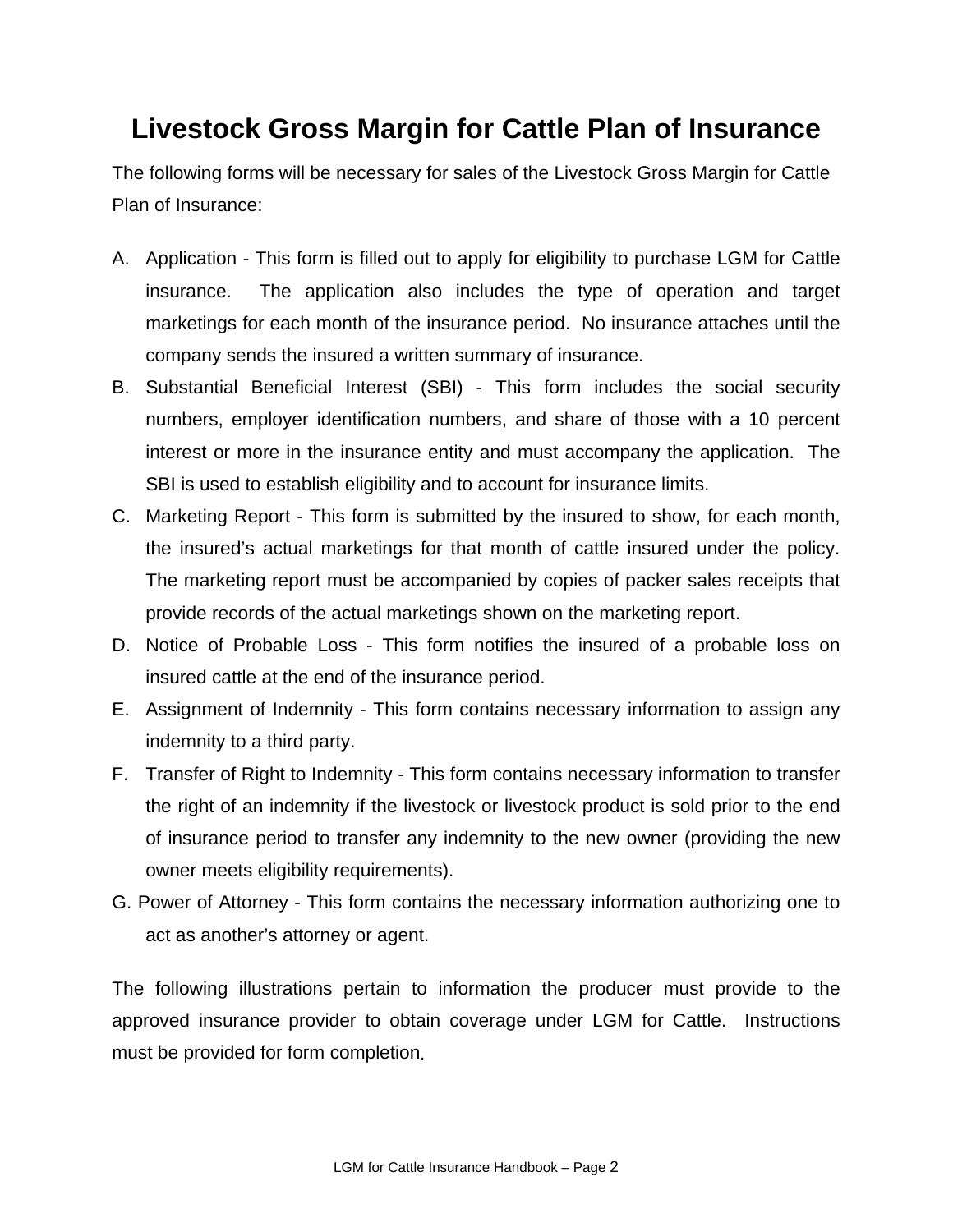## **A. LGM FOR CATTLE APPLICATION, TARGET MARKETINGS, AND CHANGE FORM**

|                                                                                                                                                                                                                                                                                                                                                                                                                                                                                                                                                                                                                                                                                                                                                                                                                                                              |                                                                                                                                                                                                                                                                                                                                                                                                                                                                                                                                                                                                                                                                                                                                                                                                                                                                                                                                                                                                                                                                                                                                                                                                                                                                                                                                                                                                                                                                                                                                                                                                                                 |                                                                                                          |                               |                                                                                                                                                                                                                                                                |                                 |                                           |                                                 |         |                                                       |                                                                                                                                          | Policy #1                                                                                                                                                                                               | State 2                                                |  |          |  |
|--------------------------------------------------------------------------------------------------------------------------------------------------------------------------------------------------------------------------------------------------------------------------------------------------------------------------------------------------------------------------------------------------------------------------------------------------------------------------------------------------------------------------------------------------------------------------------------------------------------------------------------------------------------------------------------------------------------------------------------------------------------------------------------------------------------------------------------------------------------|---------------------------------------------------------------------------------------------------------------------------------------------------------------------------------------------------------------------------------------------------------------------------------------------------------------------------------------------------------------------------------------------------------------------------------------------------------------------------------------------------------------------------------------------------------------------------------------------------------------------------------------------------------------------------------------------------------------------------------------------------------------------------------------------------------------------------------------------------------------------------------------------------------------------------------------------------------------------------------------------------------------------------------------------------------------------------------------------------------------------------------------------------------------------------------------------------------------------------------------------------------------------------------------------------------------------------------------------------------------------------------------------------------------------------------------------------------------------------------------------------------------------------------------------------------------------------------------------------------------------------------|----------------------------------------------------------------------------------------------------------|-------------------------------|----------------------------------------------------------------------------------------------------------------------------------------------------------------------------------------------------------------------------------------------------------------|---------------------------------|-------------------------------------------|-------------------------------------------------|---------|-------------------------------------------------------|------------------------------------------------------------------------------------------------------------------------------------------|---------------------------------------------------------------------------------------------------------------------------------------------------------------------------------------------------------|--------------------------------------------------------|--|----------|--|
| <b>LIVESTOCK GROSS MARGIN FOR CATTLE INSURANCE</b>                                                                                                                                                                                                                                                                                                                                                                                                                                                                                                                                                                                                                                                                                                                                                                                                           |                                                                                                                                                                                                                                                                                                                                                                                                                                                                                                                                                                                                                                                                                                                                                                                                                                                                                                                                                                                                                                                                                                                                                                                                                                                                                                                                                                                                                                                                                                                                                                                                                                 |                                                                                                          |                               |                                                                                                                                                                                                                                                                |                                 |                                           |                                                 |         |                                                       |                                                                                                                                          | Reinsurance<br>Year                                                                                                                                                                                     | Page #                                                 |  | $\circ$  |  |
| POLICY APPLICATION, TARGET MARKETINGS, AND CHANGE FORM                                                                                                                                                                                                                                                                                                                                                                                                                                                                                                                                                                                                                                                                                                                                                                                                       |                                                                                                                                                                                                                                                                                                                                                                                                                                                                                                                                                                                                                                                                                                                                                                                                                                                                                                                                                                                                                                                                                                                                                                                                                                                                                                                                                                                                                                                                                                                                                                                                                                 |                                                                                                          |                               |                                                                                                                                                                                                                                                                |                                 |                                           |                                                 |         |                                                       |                                                                                                                                          | 3                                                                                                                                                                                                       |                                                        |  |          |  |
|                                                                                                                                                                                                                                                                                                                                                                                                                                                                                                                                                                                                                                                                                                                                                                                                                                                              |                                                                                                                                                                                                                                                                                                                                                                                                                                                                                                                                                                                                                                                                                                                                                                                                                                                                                                                                                                                                                                                                                                                                                                                                                                                                                                                                                                                                                                                                                                                                                                                                                                 |                                                                                                          |                               |                                                                                                                                                                                                                                                                |                                 |                                           |                                                 |         |                                                       |                                                                                                                                          | Confirmation Number 5                                                                                                                                                                                   |                                                        |  |          |  |
| Applicant's Name 6                                                                                                                                                                                                                                                                                                                                                                                                                                                                                                                                                                                                                                                                                                                                                                                                                                           |                                                                                                                                                                                                                                                                                                                                                                                                                                                                                                                                                                                                                                                                                                                                                                                                                                                                                                                                                                                                                                                                                                                                                                                                                                                                                                                                                                                                                                                                                                                                                                                                                                 |                                                                                                          |                               | Agency Name 16                                                                                                                                                                                                                                                 |                                 |                                           |                                                 |         | $\Box$ New Applicant                                  |                                                                                                                                          | 23                                                                                                                                                                                                      | □ Transfer                                             |  |          |  |
| Street or Mailing Address 7                                                                                                                                                                                                                                                                                                                                                                                                                                                                                                                                                                                                                                                                                                                                                                                                                                  |                                                                                                                                                                                                                                                                                                                                                                                                                                                                                                                                                                                                                                                                                                                                                                                                                                                                                                                                                                                                                                                                                                                                                                                                                                                                                                                                                                                                                                                                                                                                                                                                                                 |                                                                                                          |                               |                                                                                                                                                                                                                                                                |                                 | Agency/Agent Street or Mailing Address 17 |                                                 |         | Name Change<br>Address Change                         |                                                                                                                                          |                                                                                                                                                                                                         | $\Box$ Additional Insurance<br>Period<br>Policy Change |  |          |  |
| Zip Code<br>City and State 8                                                                                                                                                                                                                                                                                                                                                                                                                                                                                                                                                                                                                                                                                                                                                                                                                                 |                                                                                                                                                                                                                                                                                                                                                                                                                                                                                                                                                                                                                                                                                                                                                                                                                                                                                                                                                                                                                                                                                                                                                                                                                                                                                                                                                                                                                                                                                                                                                                                                                                 |                                                                                                          | Zip Code<br>City and State 18 |                                                                                                                                                                                                                                                                |                                 |                                           | Policy Cancellation<br>*Reason for Cancellation |         |                                                       | □ Correct Tax ID<br>$\Box$ Cancellation                                                                                                  |                                                                                                                                                                                                         |                                                        |  |          |  |
| Applicant's E-Mail Address 9                                                                                                                                                                                                                                                                                                                                                                                                                                                                                                                                                                                                                                                                                                                                                                                                                                 |                                                                                                                                                                                                                                                                                                                                                                                                                                                                                                                                                                                                                                                                                                                                                                                                                                                                                                                                                                                                                                                                                                                                                                                                                                                                                                                                                                                                                                                                                                                                                                                                                                 | Applicant's Fax #                                                                                        |                               |                                                                                                                                                                                                                                                                | Agent's E-Mail Address/Fax # 19 |                                           |                                                 |         | Period                                                | □ Correct Spelling of Insured Name<br>In-House Transfer<br>Successor-In-Interest & Effective Ins.<br>Add/Change Insured's<br>Auth. Rep.* |                                                                                                                                                                                                         |                                                        |  |          |  |
| Phone # 10                                                                                                                                                                                                                                                                                                                                                                                                                                                                                                                                                                                                                                                                                                                                                                                                                                                   |                                                                                                                                                                                                                                                                                                                                                                                                                                                                                                                                                                                                                                                                                                                                                                                                                                                                                                                                                                                                                                                                                                                                                                                                                                                                                                                                                                                                                                                                                                                                                                                                                                 |                                                                                                          |                               | Phone $\#20$                                                                                                                                                                                                                                                   |                                 |                                           |                                                 |         | <b>CERTIFICATION</b>                                  |                                                                                                                                          | 24<br>$\Box$ YES $\Box$ NO (a) I certify that the Target Marketings stated in this                                                                                                                      |                                                        |  |          |  |
| Tax Identification # 11                                                                                                                                                                                                                                                                                                                                                                                                                                                                                                                                                                                                                                                                                                                                                                                                                                      |                                                                                                                                                                                                                                                                                                                                                                                                                                                                                                                                                                                                                                                                                                                                                                                                                                                                                                                                                                                                                                                                                                                                                                                                                                                                                                                                                                                                                                                                                                                                                                                                                                 | Check One<br>$\Box$ SSN $\Box$ EIN $\Box$ Other 12                                                       |                               | Agency Code 21                                                                                                                                                                                                                                                 |                                 |                                           |                                                 |         |                                                       |                                                                                                                                          | application reflect cattle that I own or plan to own and<br>feed to finish weight using facilities that I control.<br>$\Box$ YES $\Box$ NO (b) I certify that I control adequate facilities to feed and |                                                        |  |          |  |
| Spouse's Tax ID # 13                                                                                                                                                                                                                                                                                                                                                                                                                                                                                                                                                                                                                                                                                                                                                                                                                                         |                                                                                                                                                                                                                                                                                                                                                                                                                                                                                                                                                                                                                                                                                                                                                                                                                                                                                                                                                                                                                                                                                                                                                                                                                                                                                                                                                                                                                                                                                                                                                                                                                                 | Type of Entity 14                                                                                        |                               | finish the number of cattle reflected by the Target<br>Applicant's Authorized Representative<br>Marketings stated in this application.<br>(Submit Completed Power of Attorney Form)<br>$\Box$ YES $\Box$ NO (c) I understand that, in the event of a claim, my |                                 |                                           |                                                 |         |                                                       |                                                                                                                                          |                                                                                                                                                                                                         |                                                        |  |          |  |
| Is applicant at least 18 years old? $\Box$ Yes $\Box$ No 15                                                                                                                                                                                                                                                                                                                                                                                                                                                                                                                                                                                                                                                                                                                                                                                                  |                                                                                                                                                                                                                                                                                                                                                                                                                                                                                                                                                                                                                                                                                                                                                                                                                                                                                                                                                                                                                                                                                                                                                                                                                                                                                                                                                                                                                                                                                                                                                                                                                                 |                                                                                                          |                               | coverage will be reduced to the number of cattle sold<br>and no premium will be refunded if the number of<br>22<br>cattle sold is less than 75% of the Target Marketings<br>stated in this application.                                                        |                                 |                                           |                                                 |         |                                                       |                                                                                                                                          |                                                                                                                                                                                                         |                                                        |  |          |  |
| (Complete for Transfer Only) Current Insurer and Policy Number 25                                                                                                                                                                                                                                                                                                                                                                                                                                                                                                                                                                                                                                                                                                                                                                                            |                                                                                                                                                                                                                                                                                                                                                                                                                                                                                                                                                                                                                                                                                                                                                                                                                                                                                                                                                                                                                                                                                                                                                                                                                                                                                                                                                                                                                                                                                                                                                                                                                                 |                                                                                                          |                               |                                                                                                                                                                                                                                                                |                                 |                                           |                                                 |         |                                                       |                                                                                                                                          |                                                                                                                                                                                                         |                                                        |  |          |  |
| $\Box$ YES $\Box$ NO IREQUEST INSURANCE COVERAGE FOR ALL CATTLE SPECIFIED BELOW. (Complete for Application and Additional Insurance Periods) 26                                                                                                                                                                                                                                                                                                                                                                                                                                                                                                                                                                                                                                                                                                              |                                                                                                                                                                                                                                                                                                                                                                                                                                                                                                                                                                                                                                                                                                                                                                                                                                                                                                                                                                                                                                                                                                                                                                                                                                                                                                                                                                                                                                                                                                                                                                                                                                 |                                                                                                          |                               |                                                                                                                                                                                                                                                                |                                 |                                           |                                                 |         |                                                       |                                                                                                                                          |                                                                                                                                                                                                         |                                                        |  |          |  |
| Type of Operation                                                                                                                                                                                                                                                                                                                                                                                                                                                                                                                                                                                                                                                                                                                                                                                                                                            | County 27                                                                                                                                                                                                                                                                                                                                                                                                                                                                                                                                                                                                                                                                                                                                                                                                                                                                                                                                                                                                                                                                                                                                                                                                                                                                                                                                                                                                                                                                                                                                                                                                                       | Approved<br>Marketings                                                                                   | Deductible                    | Month 2                                                                                                                                                                                                                                                        | Month 3                         | Month 4                                   | Month 5                                         | Month 6 | 30 Target Marketings by Month (Enter Month)<br>Month7 | Month 8                                                                                                                                  | Month 9                                                                                                                                                                                                 | Month 10                                               |  | Month 11 |  |
|                                                                                                                                                                                                                                                                                                                                                                                                                                                                                                                                                                                                                                                                                                                                                                                                                                                              |                                                                                                                                                                                                                                                                                                                                                                                                                                                                                                                                                                                                                                                                                                                                                                                                                                                                                                                                                                                                                                                                                                                                                                                                                                                                                                                                                                                                                                                                                                                                                                                                                                 | 28                                                                                                       | $$$ /head) 29                 |                                                                                                                                                                                                                                                                |                                 |                                           |                                                 |         |                                                       |                                                                                                                                          |                                                                                                                                                                                                         |                                                        |  |          |  |
| Yearling Finishing                                                                                                                                                                                                                                                                                                                                                                                                                                                                                                                                                                                                                                                                                                                                                                                                                                           |                                                                                                                                                                                                                                                                                                                                                                                                                                                                                                                                                                                                                                                                                                                                                                                                                                                                                                                                                                                                                                                                                                                                                                                                                                                                                                                                                                                                                                                                                                                                                                                                                                 |                                                                                                          |                               |                                                                                                                                                                                                                                                                |                                 |                                           |                                                 |         |                                                       |                                                                                                                                          |                                                                                                                                                                                                         |                                                        |  |          |  |
| Calf Finishing                                                                                                                                                                                                                                                                                                                                                                                                                                                                                                                                                                                                                                                                                                                                                                                                                                               |                                                                                                                                                                                                                                                                                                                                                                                                                                                                                                                                                                                                                                                                                                                                                                                                                                                                                                                                                                                                                                                                                                                                                                                                                                                                                                                                                                                                                                                                                                                                                                                                                                 |                                                                                                          |                               |                                                                                                                                                                                                                                                                |                                 |                                           |                                                 |         |                                                       |                                                                                                                                          |                                                                                                                                                                                                         |                                                        |  |          |  |
| questions is "yes."                                                                                                                                                                                                                                                                                                                                                                                                                                                                                                                                                                                                                                                                                                                                                                                                                                          | 31 CONDITIONS OF ACCEPTANCE: This application is accepted and insurance attaches in accordance with the policy unless: (1) The Risk Management Agency determines that livestock insurance<br>For Office Use<br>capacity limitations in accordance with the Federal Crop Insurance Act have been reached and this policy will exceed the limitations; (2) any material fact is omitted, concealed, or misrepresented in this<br>application and endorsement or in the submission of this application; (3) you have failed to provide complete and accurate information required by this application; (4) the answer to any of the following<br>Only<br>$\Box$ its<br>□ YES □ NO (a) Are you now indebted, and the debt is delinquent, for crop insurance coverage under the Federal Crop Insurance Act?<br>$\Box$ Audit<br>□ YES □ NO (b) Have you ever had crop insurance terminated for violation of the terms of the contract or regulations, or for failure to pay your indebtedness?<br>□ YES □ NO (c) Are you disqualified or debarred under the Federal Crop Insurance Act, or the Regulations of the Federal Crop Insurance Corporation, or the United States Department of<br>$\Box$ Keyed<br>Agriculture?<br>□ YES □ NO (d) Have you in the last five years been convicted under Federal or State law of planting, cultivating, growing, producing, harvesting, or storing a controlled substance?<br>$\Box$ Upload<br>□ YES □ NO (e) Have you ever entered into an agreement with the Federal Crop Insurance Corporation or the Department of Justice that you would refrain from participating in the crop insurance |                                                                                                          |                               |                                                                                                                                                                                                                                                                |                                 |                                           |                                                 |         |                                                       |                                                                                                                                          |                                                                                                                                                                                                         |                                                        |  |          |  |
| program and that agreement is still effective?<br>$\Box$ YES $\Box$ NO (f)<br>Do you have like insurance on any of the above livestock?                                                                                                                                                                                                                                                                                                                                                                                                                                                                                                                                                                                                                                                                                                                      |                                                                                                                                                                                                                                                                                                                                                                                                                                                                                                                                                                                                                                                                                                                                                                                                                                                                                                                                                                                                                                                                                                                                                                                                                                                                                                                                                                                                                                                                                                                                                                                                                                 |                                                                                                          |                               |                                                                                                                                                                                                                                                                |                                 |                                           |                                                 |         |                                                       |                                                                                                                                          |                                                                                                                                                                                                         |                                                        |  |          |  |
| I understand Livestock Gross Margin for Cattle insurance may not be purchased for the month immediately following the application date. I also understand that only a limited number of applications for<br>Livestock Gross Margin for Cattle Insurance coverage will be accepted and that I will have no Livestock Gross Margin for Cattle insurance coverage for the cattle described in this application unless the<br>insurance company issues a written summary of insurance to me. I certify that the information on this application is complete and accurate; that none of the reasons for rejection in items 1 through 4 of the "Conditions of<br>Acceptance" apply; and that I am aware of and understand the requirements of the Collection of Information and Data (Privacy Act), as well as all other provisions contained on this application. |                                                                                                                                                                                                                                                                                                                                                                                                                                                                                                                                                                                                                                                                                                                                                                                                                                                                                                                                                                                                                                                                                                                                                                                                                                                                                                                                                                                                                                                                                                                                                                                                                                 |                                                                                                          |                               |                                                                                                                                                                                                                                                                |                                 |                                           |                                                 |         |                                                       |                                                                                                                                          |                                                                                                                                                                                                         |                                                        |  |          |  |
|                                                                                                                                                                                                                                                                                                                                                                                                                                                                                                                                                                                                                                                                                                                                                                                                                                                              | 32                                                                                                                                                                                                                                                                                                                                                                                                                                                                                                                                                                                                                                                                                                                                                                                                                                                                                                                                                                                                                                                                                                                                                                                                                                                                                                                                                                                                                                                                                                                                                                                                                              |                                                                                                          |                               | Date<br>REMARKS 36<br>33                                                                                                                                                                                                                                       |                                 |                                           |                                                 |         |                                                       |                                                                                                                                          |                                                                                                                                                                                                         |                                                        |  |          |  |
| Applicant's Signature                                                                                                                                                                                                                                                                                                                                                                                                                                                                                                                                                                                                                                                                                                                                                                                                                                        |                                                                                                                                                                                                                                                                                                                                                                                                                                                                                                                                                                                                                                                                                                                                                                                                                                                                                                                                                                                                                                                                                                                                                                                                                                                                                                                                                                                                                                                                                                                                                                                                                                 |                                                                                                          |                               |                                                                                                                                                                                                                                                                | Agent                           |                                           |                                                 |         |                                                       |                                                                                                                                          |                                                                                                                                                                                                         |                                                        |  |          |  |
| Licensed Agent's<br>Signature                                                                                                                                                                                                                                                                                                                                                                                                                                                                                                                                                                                                                                                                                                                                                                                                                                | 34                                                                                                                                                                                                                                                                                                                                                                                                                                                                                                                                                                                                                                                                                                                                                                                                                                                                                                                                                                                                                                                                                                                                                                                                                                                                                                                                                                                                                                                                                                                                                                                                                              |                                                                                                          |                               |                                                                                                                                                                                                                                                                | Code<br>35                      |                                           |                                                 |         |                                                       |                                                                                                                                          |                                                                                                                                                                                                         |                                                        |  |          |  |
|                                                                                                                                                                                                                                                                                                                                                                                                                                                                                                                                                                                                                                                                                                                                                                                                                                                              |                                                                                                                                                                                                                                                                                                                                                                                                                                                                                                                                                                                                                                                                                                                                                                                                                                                                                                                                                                                                                                                                                                                                                                                                                                                                                                                                                                                                                                                                                                                                                                                                                                 | SEE REVERSE SIDE OF FORM FOR COMPLIANCE STATEMENTS AND THE STATEMENT REQUIRED BY THE PRIVACY ACT OF 1974 |                               |                                                                                                                                                                                                                                                                |                                 |                                           |                                                 |         |                                                       |                                                                                                                                          |                                                                                                                                                                                                         |                                                        |  |          |  |

LGM for Cattle Insurance Handbook – Page 3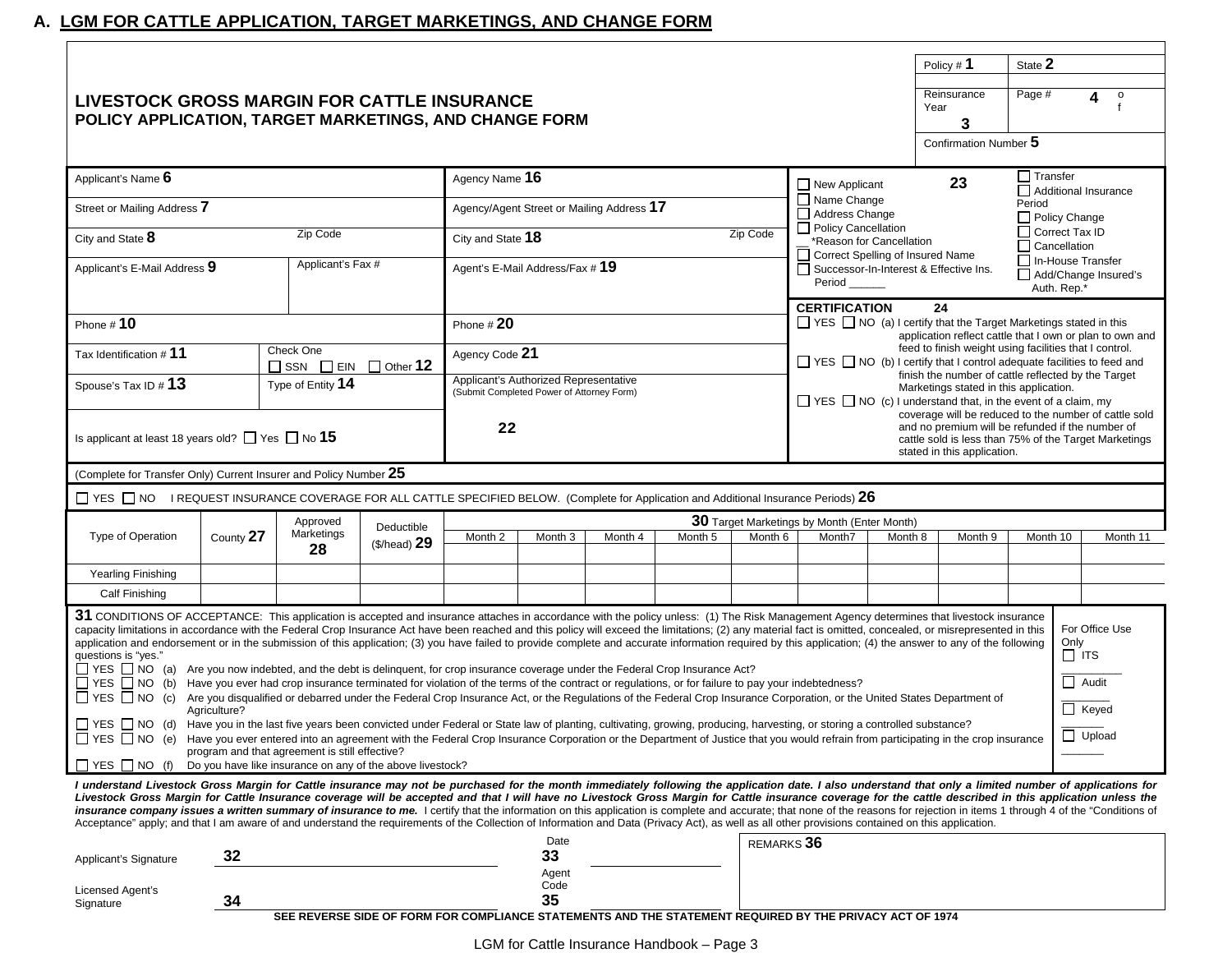## **A. Policy Application, Target Marketings, and Change Form Instructions**

- 1. Policy #: Enter the policy number from the confirmation screen.
- 2. State: Enter your state.
- 3. Reinsurance Year: Enter the reinsurance year. The reinsurance year for LGM is from July 1 to June 30. For example, the 2008 reinsurance year is the period July 1, 2007 to June 30, 2008.
- 4. Page  $#_$  of  $\cong$ : Enter the number of the page and the number of pages of the complete application. For example, if four pages were used to complete the application and this is the second page, fill in Page # 2 of 4.
- 5. Confirmation Number: Enter the confirmation number from the confirmation screen.
- 6. Applicant's Name: Enter the applicant's name.
- 7. Street or Mailing Address: Enter the applicant's street or mailing address.
- 8. City, State, Zip Code: Enter the applicant's city, state, and zip code.
- 9. Applicant's E-Mail Address/Fax: Enter the applicant's email address and fax number if available.
- 10. Phone #: Enter the applicant's phone number.
- 11. Tax Identification #: Enter the applicant's Tax ID number. This may be the same as the applicant's social security number. This information is used to report any loss payments to the IRS.
- 12. Check One: SSN, EIN, Other: Check the type of Tax ID number used. SSN = social security number, EIN = employer identification number, or Other (If Other, specify type of identification number used).
- 13. Spouse's Tax ID #: Enter the applicant's spouse's tax identification number.
- 14. Type of Entity: State the applicant's type of business entity (individual, corporation, partnership).
- 15. Is the applicant at least 18 years old?: Check yes or no.
- 16. Agency Name: Enter the insurance agency name.
- 17. Agency/Agent Street or Mailing Address: Enter the street or mailing address of the insurance agency.
- 18. City and State, and Zip Code: Enter the city, state and zip code of the insurance agency.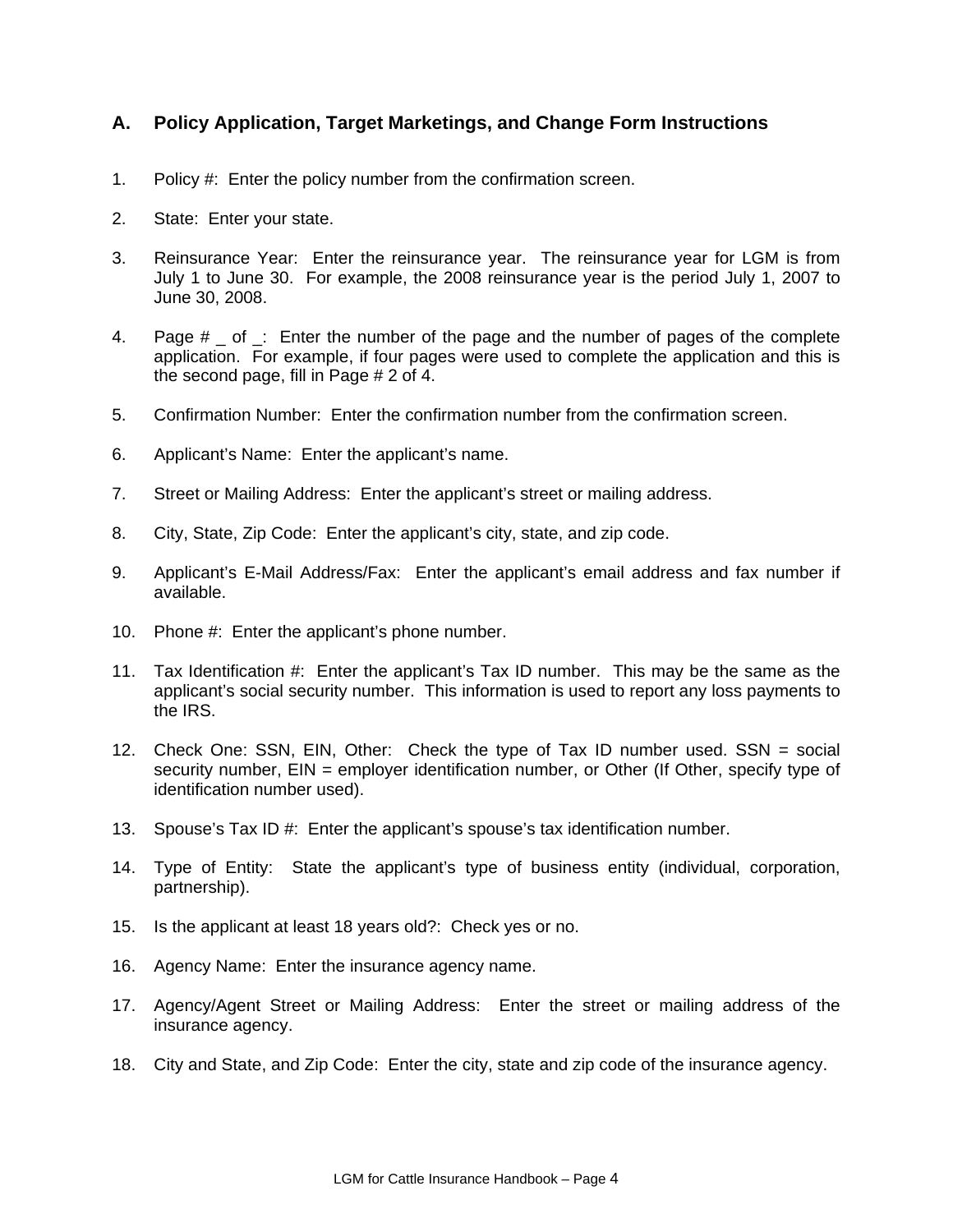#### **Application, Target Marketings, and Change Form Instructions (continued)**

- 19. Agent's E-mail Address/Fax#: Enter the e-mail address and fax number of the insurance agency.
- 20. Phone #: Enter the phone number of the agency.
- 21. Agency Code: Enter the agency code.
- 22. Applicant's Authorized Representative: If applicable, enter the applicant's authorized representative. A completed Power of Attorney form must be submitted with the initial application.
- 23. Check all that apply. If cancelling the policy, list the code of the reason for cancellation. Cancellation Reason Codes
	- I Insured's Request
	- D Death, Incompetency, or Dissolution
	- M Mutual Consent
	- O Other (Please Explain)
- 24. Certification: Check yes or no.
- 25. (Complete for Transfer Only) Current Insurer and Policy Number: If transferring the Livestock Gross Margin for Cattle Policy to a different insurance company, provide the name of the current insurer and the policy number. If not transferring, leave blank.
- 26. Check yes if the applicant is requesting insurance coverage for the cattle specified in the target marketings portion of the application.
- 27. County: Enter the county where cattle are domiciled.
- 28. Approved Marketings: Enter the applicant's number of approved marketings.
- 29. Deductible: Enter the desired deductible amount per head of cattle. The range of allowable deductible amounts is from \$0 per head to \$150 per head, in \$10 per head increments.
- 30. Target Marketings by Month: If applying for coverage for a calf finishing operation, complete the target marketings for only the calf finishing coverage for the applicable insurance period. If applying for coverage for a yearling finishing operation, complete the target marketings for only the yearling finishing coverage for each insurance period. If applying for both yearling finishing and calf finishing coverage, complete both sections for each insurance period. Enter the target marketings for each month. If there are months when the applicant is not marketing cattle, enter a zero (0).
- 31. Conditions of Acceptance: Answer yes or no for each question. Explain any "yes" answers in the "Remarks" section (see instruction No. 36).
- 32. Applicant's signature: The applicant must sign the form.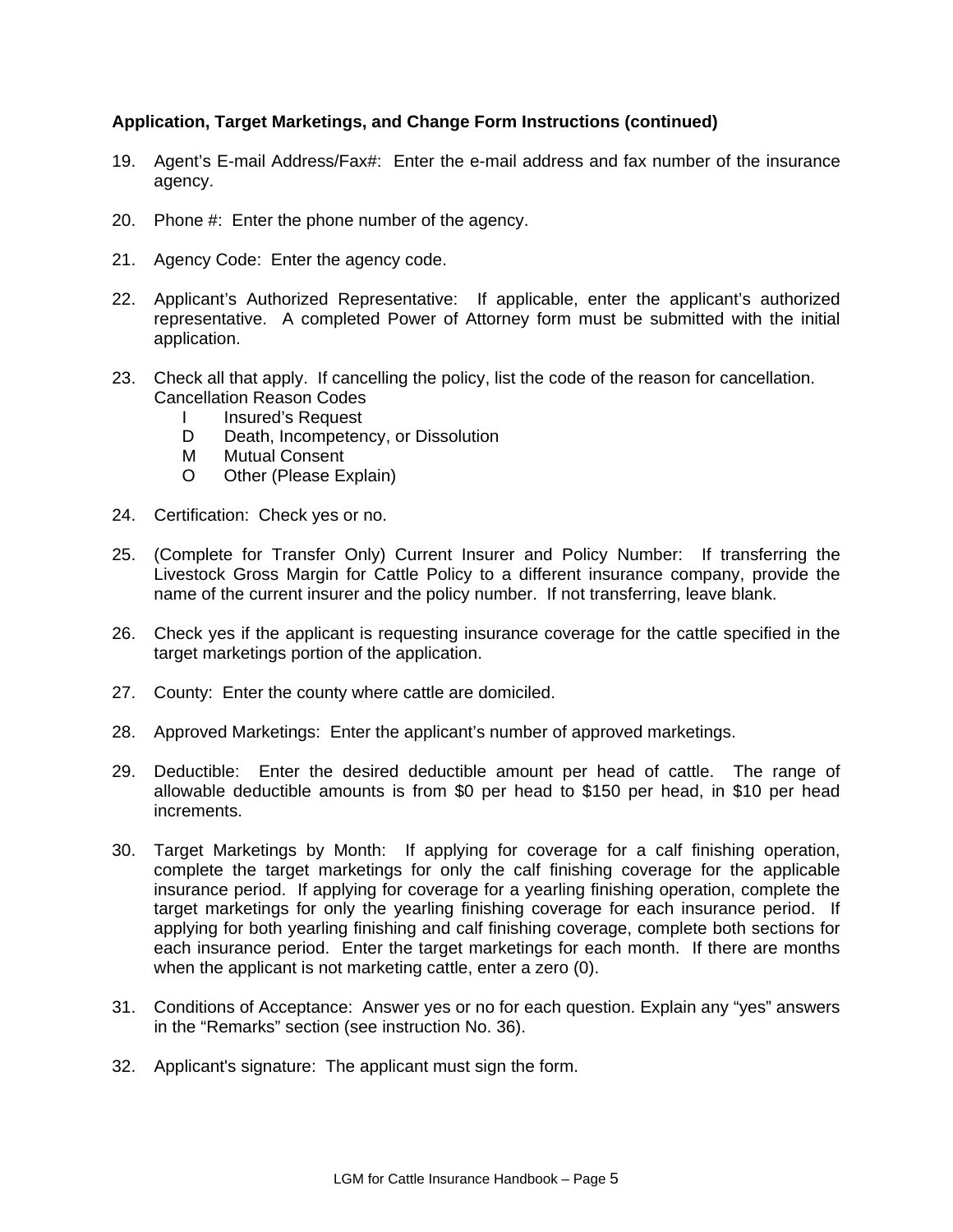## **Application, Target Marketings, and Change Form Instructions (continued)**

- 33. Date of Applicant's Signature: The applicant must date the form.
- 34. Licensed Agent's Signature: The agent must sign the form.
- 35. Agent's Code: Enter the agent's code.
- 36. Remarks: Enter any remarks that should be known by the insurance company.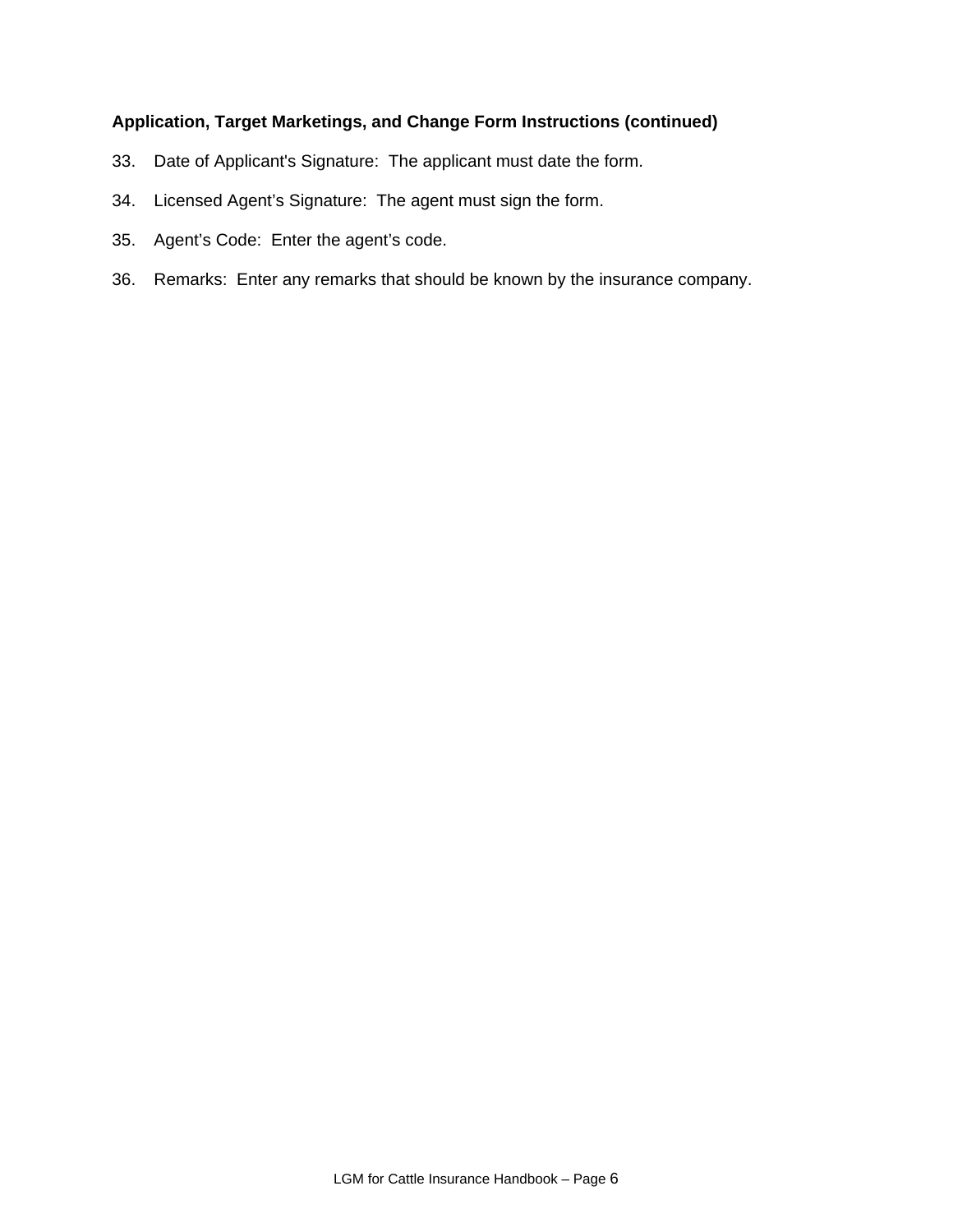## **B. Substantial Beneficial Interest Form**

|                                | LIVESTOCK GROSS MARGIN FOR CATTLE INSURANCE                                                                                      | <b>Substantial Beneficial Interest Form</b> |                                   |               |              |
|--------------------------------|----------------------------------------------------------------------------------------------------------------------------------|---------------------------------------------|-----------------------------------|---------------|--------------|
| NAME OF APPLICANT/INSURED      |                                                                                                                                  | <b>CONTRACT NUMBER</b>                      |                                   |               |              |
| <b>EIN</b><br>SSN              | <b>OTHER</b><br>(Check One)                                                                                                      |                                             |                                   |               |              |
|                                | SOCIAL SECURITY NUMBER OR EMPLOYER IDENTIFICATION NUMER                                                                          | ADDRESS OF AGENT                            |                                   |               |              |
| <b>AGENT NAME</b>              | AGENT CODE NUMBER                                                                                                                | <b>COMPANY NAME</b>                         |                                   |               |              |
|                                | List persons and/or entities with 10 percent or more interest in the insurance entity identified above as the Applicant/Insured. |                                             |                                   | <b>ENTITY</b> | <b>SHARE</b> |
| <b>NAME</b><br>(Print or Type) | <b>COMPLETE ADDRESS</b><br>(St., R.R., P.O. Box, Zip, etc.)                                                                      | SSN/EIN<br>(Check One & Enter No.)          | <b>TELEPHONE</b><br><b>NUMBER</b> | <b>TYPE</b>   |              |
|                                |                                                                                                                                  | <b>OTHER</b><br>SSN<br>EIN                  |                                   |               |              |
|                                |                                                                                                                                  | <b>OTHER</b><br>SSN<br>EIN                  |                                   |               |              |
|                                |                                                                                                                                  | SSN<br>EIN<br><b>OTHER</b>                  |                                   |               |              |
|                                |                                                                                                                                  | SSN<br><b>OTHER</b><br>EIN                  |                                   |               |              |
|                                |                                                                                                                                  |                                             |                                   |               |              |
|                                |                                                                                                                                  | <b>OTHER</b><br>SSN<br>EIN                  |                                   |               |              |
|                                |                                                                                                                                  | SSN<br>EIN<br><b>OTHER</b>                  |                                   |               |              |
|                                |                                                                                                                                  | SSN<br>EIN<br><b>OTHER</b>                  |                                   |               |              |
| SIGNATURE OF APPLICANT/INSURED |                                                                                                                                  |                                             |                                   |               |              |
|                                |                                                                                                                                  |                                             | DATE                              |               |              |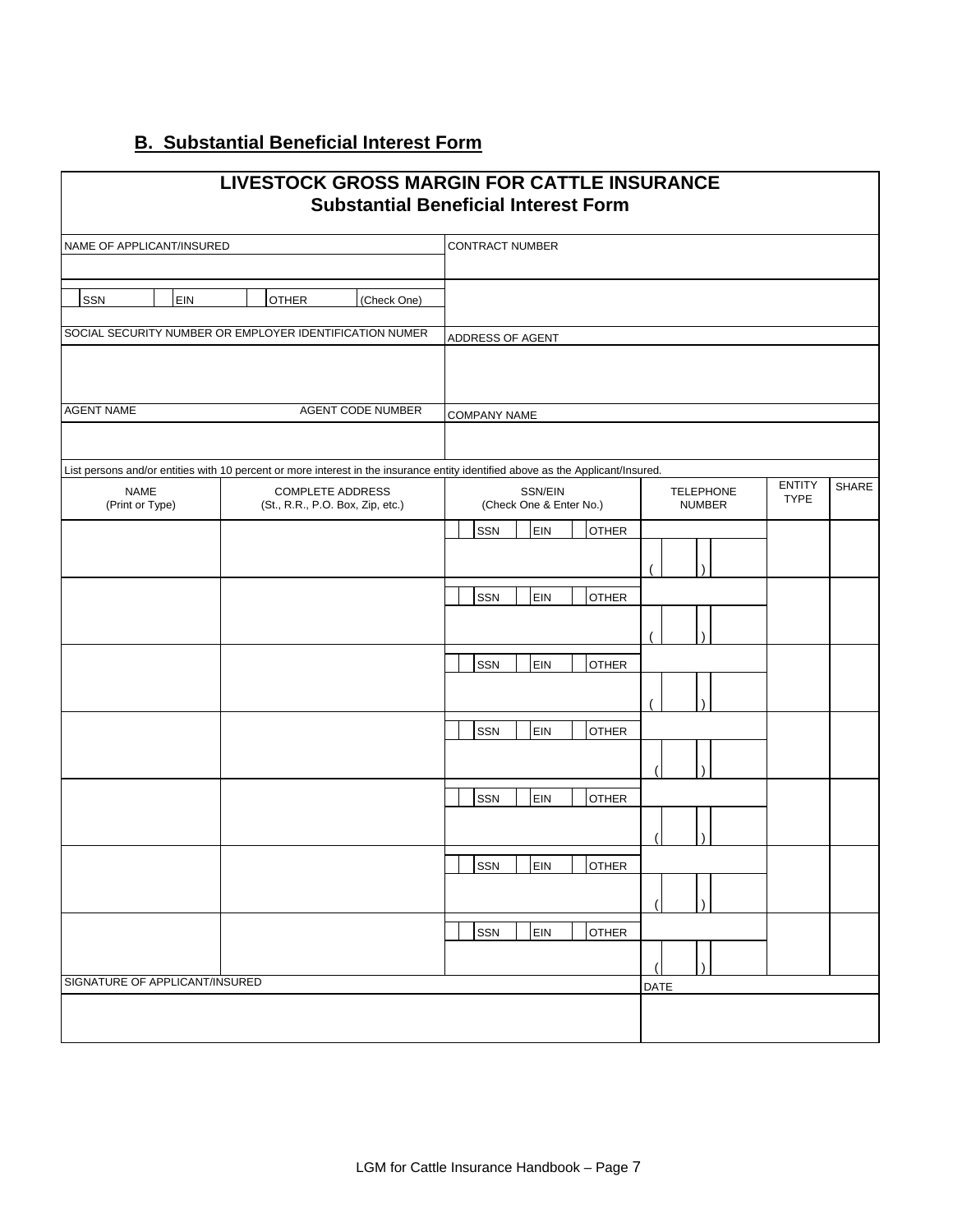## **B. Substantial Beneficial Interest Form Instructions**

- 1. Name of Applicant/Insured: Type or print information about the applicant for insurance. Include first name, middle initial, and last name.
- 2. Social Security Number or Employer Identification Number: Enter the applicant's social security number (SSN), employer identification number (EIN), or Other and indicate which number is being provided. If Other is checked, enter the type of identification number being used.
- 3. Agent Name and Code Number: Enter the agent's name and code number.
- 4. Contract Number: Enter the insurance policy number.
- 5. Address of Agent: Enter the agent's street or mailing address, city, county, state, and zip code.
- 6. Company Names: Enter the company name where the agent can be reached.
- 7. List persons and/or entities with 10 percent or more interest in the insurance entity identified above as the Applicant/Insured:

 For each person or entity with 10 percent or more interest in the insurance entity, enter the person's or entity's name and complete address including mailing address, city, state, and zip code.

 Enter the person's or entity's social security number (SSN), employer identification number (EIN), or other identification number and check the box that indicates which number was provided. If Other is checked, indicate what identification number is being used.

 Enter the person's or entity's telephone number, the type of entity, and the persons' or entity's share in the insurance entity.

- 8. Signature of Applicant/Insured: The applicant must sign the form.
- 9. Date: The Applicant/Insured must date the form.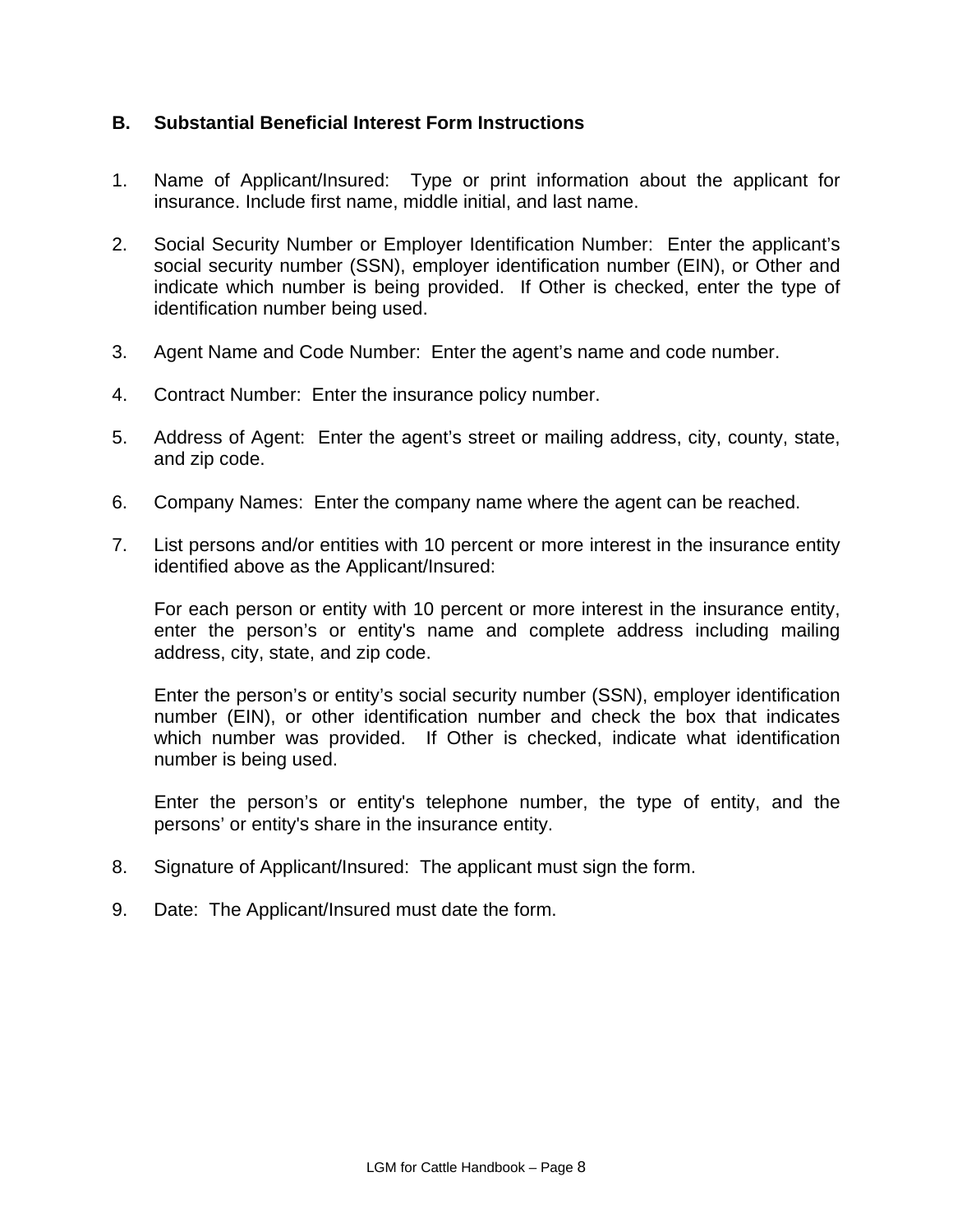#### **LIVESTOCK GR MARKETINGS**

|                                                                                                                                      |                                             |                        |                                  |                                                                                                                   |                       |                                                                         |                                                                                                                 | Policy #<br>1                            |                                                                                                                                                      | State<br>$\mathbf{2}$                                                                                                                                                                   |         |          |          |
|--------------------------------------------------------------------------------------------------------------------------------------|---------------------------------------------|------------------------|----------------------------------|-------------------------------------------------------------------------------------------------------------------|-----------------------|-------------------------------------------------------------------------|-----------------------------------------------------------------------------------------------------------------|------------------------------------------|------------------------------------------------------------------------------------------------------------------------------------------------------|-----------------------------------------------------------------------------------------------------------------------------------------------------------------------------------------|---------|----------|----------|
| LIVESTOCK GROSS MARGIN FOR CATTLE INSURANCE POLICY                                                                                   |                                             |                        |                                  |                                                                                                                   |                       |                                                                         |                                                                                                                 | Reinsurance Year                         |                                                                                                                                                      | Page<br>#                                                                                                                                                                               | of<br>4 |          |          |
| <b>MARKETINGS REPORT</b>                                                                                                             |                                             |                        |                                  |                                                                                                                   |                       |                                                                         |                                                                                                                 | 3                                        |                                                                                                                                                      |                                                                                                                                                                                         |         |          |          |
|                                                                                                                                      |                                             |                        |                                  |                                                                                                                   |                       |                                                                         |                                                                                                                 | Confirmation Number 5                    |                                                                                                                                                      |                                                                                                                                                                                         |         |          |          |
| Insured's Name                                                                                                                       |                                             |                        |                                  |                                                                                                                   |                       | Insured's                                                               |                                                                                                                 |                                          | <b>CONDITIONS</b>                                                                                                                                    | -16                                                                                                                                                                                     |         |          |          |
| <b>Street or Mailing Address</b>                                                                                                     |                                             |                        |                                  |                                                                                                                   |                       | <b>Initials</b>                                                         |                                                                                                                 |                                          |                                                                                                                                                      | (a) All of the information on this Marketing Report is true to the best of my knowledge.                                                                                                |         |          |          |
| 7                                                                                                                                    |                                             |                        |                                  |                                                                                                                   |                       |                                                                         | (b) I understand that falsifying information on this marketing report is a crime punishable by<br>jail or fine. |                                          |                                                                                                                                                      |                                                                                                                                                                                         |         |          |          |
| City and State                                                                                                                       |                                             | Zip Code               |                                  |                                                                                                                   |                       | (c) Copies of all marketing receipts and claim statements are attached. |                                                                                                                 |                                          |                                                                                                                                                      |                                                                                                                                                                                         |         |          |          |
| 8                                                                                                                                    |                                             |                        |                                  |                                                                                                                   |                       |                                                                         |                                                                                                                 |                                          |                                                                                                                                                      |                                                                                                                                                                                         |         |          |          |
| Insured's E-Mail Address                                                                                                             | Insured's Fax #                             |                        |                                  |                                                                                                                   |                       |                                                                         |                                                                                                                 |                                          |                                                                                                                                                      |                                                                                                                                                                                         |         |          |          |
| 9                                                                                                                                    |                                             |                        |                                  |                                                                                                                   |                       |                                                                         |                                                                                                                 |                                          | <b>CERTIFICATION</b>                                                                                                                                 |                                                                                                                                                                                         | 17      |          |          |
| Phone #                                                                                                                              |                                             |                        |                                  |                                                                                                                   |                       |                                                                         | $\Box$ YES $\Box$ NO                                                                                            | that I control.                          |                                                                                                                                                      | (a) I certify that the Actual Marketings stated in this marketing report reflect cattle that I<br>have owned during the insurance period and have fed to finish weight using facilities |         |          |          |
| Tax Identification #                                                                                                                 | 10<br>12 Check One<br>$\Box$ SSN $\Box$ EIN |                        |                                  |                                                                                                                   |                       |                                                                         |                                                                                                                 |                                          |                                                                                                                                                      |                                                                                                                                                                                         |         |          |          |
| 11                                                                                                                                   | $\Box$ Other (specify)                      |                        |                                  |                                                                                                                   |                       |                                                                         | $\Box$ YES $\Box$ NO                                                                                            |                                          |                                                                                                                                                      | (b) I certify that I control adequate facilities to feed and finish the number of cattle<br>reflected by the Actual Marketings stated in this marketing report.                         |         |          |          |
| Spouse's Tax Identification #<br>Type of Entity 14                                                                                   |                                             |                        |                                  | $\Box$ YES $\Box$ NO<br>(c) I understand that, in the event of a claim, my coverage will be reduced to the number |                       |                                                                         |                                                                                                                 |                                          |                                                                                                                                                      |                                                                                                                                                                                         |         |          |          |
| 13                                                                                                                                   |                                             |                        |                                  |                                                                                                                   |                       |                                                                         |                                                                                                                 |                                          | of cattle sold and no premium will be refunded if the number of cattle sold is less than<br>75% of the Target Marketings stated in this application. |                                                                                                                                                                                         |         |          |          |
| Is applicant at least 18 years old?                                                                                                  |                                             | □ Yes □ No             | 15                               |                                                                                                                   |                       |                                                                         |                                                                                                                 |                                          |                                                                                                                                                      |                                                                                                                                                                                         |         |          |          |
| COPIES OF ALL MARKETING RECEIPTS AND CLAIM STATEMENTS FOR THE APPLICABLE MARKETING PERIOD MUST BE ATTACHED TO THIS MARKETING REPORT. |                                             |                        |                                  |                                                                                                                   |                       |                                                                         |                                                                                                                 |                                          |                                                                                                                                                      |                                                                                                                                                                                         |         |          |          |
| <b>LIST ALL COVERED MARKETINGS</b>                                                                                                   |                                             |                        |                                  |                                                                                                                   |                       |                                                                         |                                                                                                                 |                                          |                                                                                                                                                      |                                                                                                                                                                                         |         |          |          |
|                                                                                                                                      |                                             | Approved               |                                  | 21 Actual Marketings By Month (enter month)                                                                       |                       |                                                                         |                                                                                                                 |                                          |                                                                                                                                                      |                                                                                                                                                                                         |         |          |          |
| Type of Operation                                                                                                                    | County 18                                   | Marketings             | Deductible<br>(\$ per head) $20$ | Month 2                                                                                                           | Month 3               | Month 4                                                                 | Month 5                                                                                                         | Month 6                                  | Month 7                                                                                                                                              | Month 8                                                                                                                                                                                 | Month 9 | Month 10 | Month 11 |
|                                                                                                                                      |                                             | 19                     |                                  |                                                                                                                   |                       |                                                                         |                                                                                                                 |                                          |                                                                                                                                                      |                                                                                                                                                                                         |         |          |          |
| Yearling finishing                                                                                                                   |                                             |                        |                                  |                                                                                                                   |                       |                                                                         |                                                                                                                 |                                          |                                                                                                                                                      |                                                                                                                                                                                         |         |          |          |
| Calf finishing                                                                                                                       |                                             |                        |                                  |                                                                                                                   |                       |                                                                         |                                                                                                                 |                                          |                                                                                                                                                      |                                                                                                                                                                                         |         |          |          |
|                                                                                                                                      |                                             | Approved               | Deductible                       |                                                                                                                   |                       |                                                                         |                                                                                                                 | Actual Marketings By Month (enter month) |                                                                                                                                                      |                                                                                                                                                                                         |         |          |          |
| Type of Operation                                                                                                                    | County                                      | Marketings             | (\$ per head)                    | Month 2                                                                                                           | Month 3               | Month 4                                                                 | Month 5                                                                                                         | Month 6                                  | Month 7                                                                                                                                              | Month 8                                                                                                                                                                                 | Month 9 | Month 10 | Month 11 |
| Yearling finishing                                                                                                                   |                                             |                        |                                  |                                                                                                                   |                       |                                                                         |                                                                                                                 |                                          |                                                                                                                                                      |                                                                                                                                                                                         |         |          |          |
| Calf finishing                                                                                                                       |                                             |                        |                                  |                                                                                                                   |                       |                                                                         |                                                                                                                 |                                          |                                                                                                                                                      |                                                                                                                                                                                         |         |          |          |
|                                                                                                                                      |                                             |                        |                                  |                                                                                                                   |                       |                                                                         |                                                                                                                 | Actual Marketings By Month (enter month) |                                                                                                                                                      |                                                                                                                                                                                         |         |          |          |
| Type of Operation                                                                                                                    | County                                      | Approved<br>Marketings | Deductible<br>(\$ per head)      | Month 2                                                                                                           | Month 3               | Month 4                                                                 | Month 5                                                                                                         | Month 6                                  | Month 7                                                                                                                                              | Month 8                                                                                                                                                                                 | Month 9 | Month 10 | Month 11 |
| Yearling finishing                                                                                                                   |                                             |                        |                                  |                                                                                                                   |                       |                                                                         |                                                                                                                 |                                          |                                                                                                                                                      |                                                                                                                                                                                         |         |          |          |
| Calf finishing                                                                                                                       |                                             |                        |                                  |                                                                                                                   |                       |                                                                         |                                                                                                                 |                                          |                                                                                                                                                      |                                                                                                                                                                                         |         |          |          |
|                                                                                                                                      |                                             |                        |                                  |                                                                                                                   | REMARKS <sub>24</sub> |                                                                         |                                                                                                                 |                                          |                                                                                                                                                      |                                                                                                                                                                                         |         |          |          |
| Insured's<br>22<br>Signature                                                                                                         |                                             |                        | 23<br>Date                       |                                                                                                                   |                       |                                                                         |                                                                                                                 |                                          |                                                                                                                                                      |                                                                                                                                                                                         |         |          |          |

**SEE REVERSE SIDE OF FORM FOR COMPLIANCE STATEMENTS AND THE STATEMENT REQUIRED BY THE PRIVACY ACT OF 1974**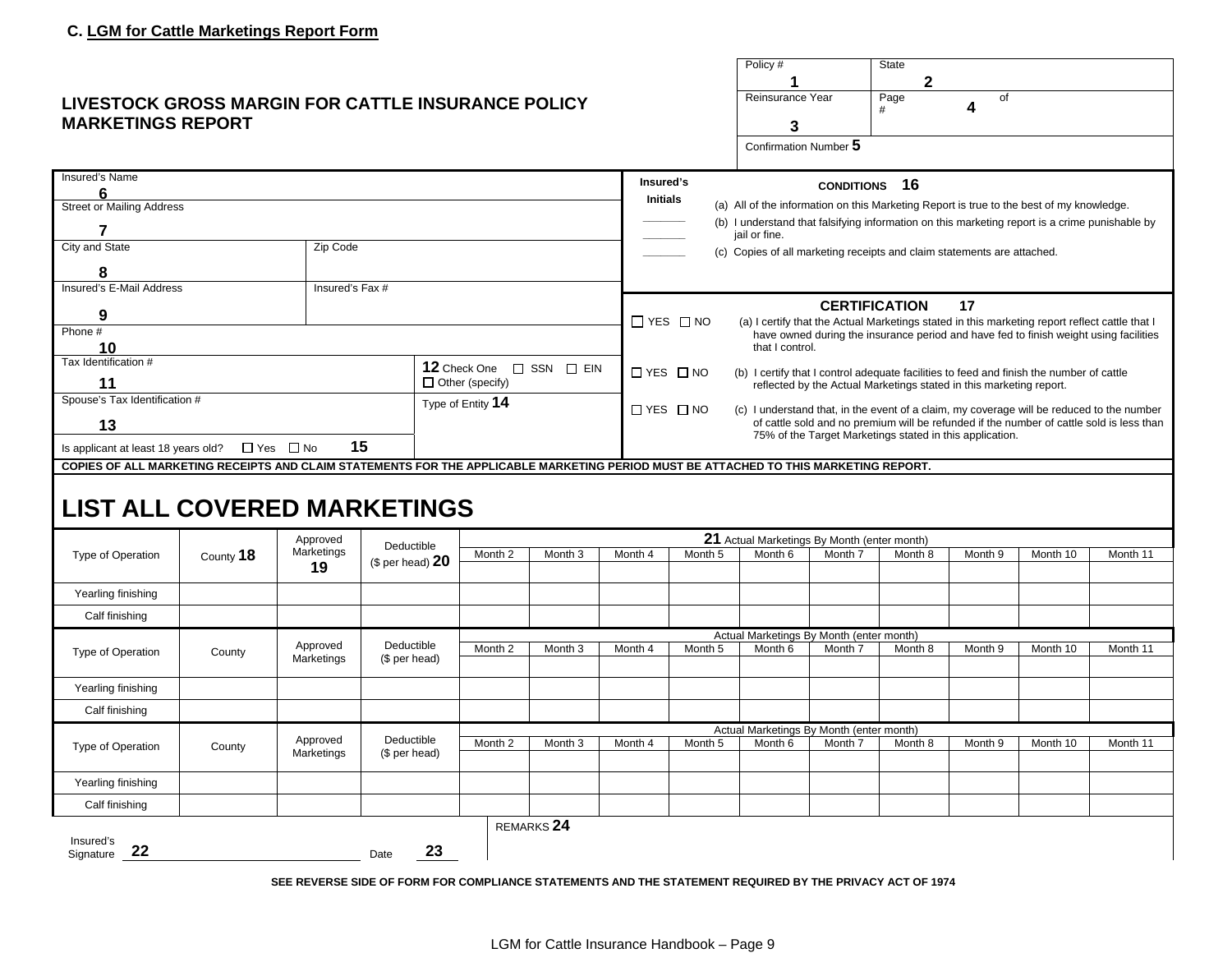## **C. Marketings Report Form Instructions**

- 1. Policy #: Enter the policy number from the confirmation screen.
- 2. State: Enter your state.
- 3. Reinsurance Year: Enter the reinsurance year. The reinsurance year for LGM is from July 1 to June 30. For example, the 2008 reinsurance year is the period July 1, 2007 to June 30, 2008.
- 4. Page # of : Enter the number of the page and the number of pages of the complete application. For example, if four pages were used to complete the application and this is the second page, fill in Page # 2 of 4.
- 5. Confirmation Number: Enter the confirmation number from the confirmation screen.
- 6. Insured's Name: Enter the insured's name.
- 7. Street or Mailing Address: Enter the insured's street or mailing address.
- 8. City, State, and Zip Code: Enter the insured's city, state, and zip code.
- 9. Insured's E-Mail Address and Insured's Fax #: Enter the insured's email address and fax number if available.
- 10. Phone #: Enter the insured's phone number.
- 11. Tax Identification #: Enter the insured's tax identification number. This number may be the same as the insured's social security number (SSN), employer tax identification number (EIN), or other similar tax identification number.
- 12. Check one: Check the type of tax identification number used. If Other is checked, please write in the type of tax identification used.
- 13. Spouse's Tax Identification #: Enter the insured's spouse's tax identification number.
- 14. Type of Entity: Fill in the insured's type of tax entity. For example, specify corporation, partnership, L.L.C, etc.
- 15. Is the applicant at least 18 years old?: Check yes or no.
- 16. Conditions: Insured must enter his/her initials on line preceding each condition.
- 17. Certification: Check yes or no.
- 18. County: Enter the county where the cattle are domiciled.
- 19. Approved Marketings: Enter the insured's number of approved marketings.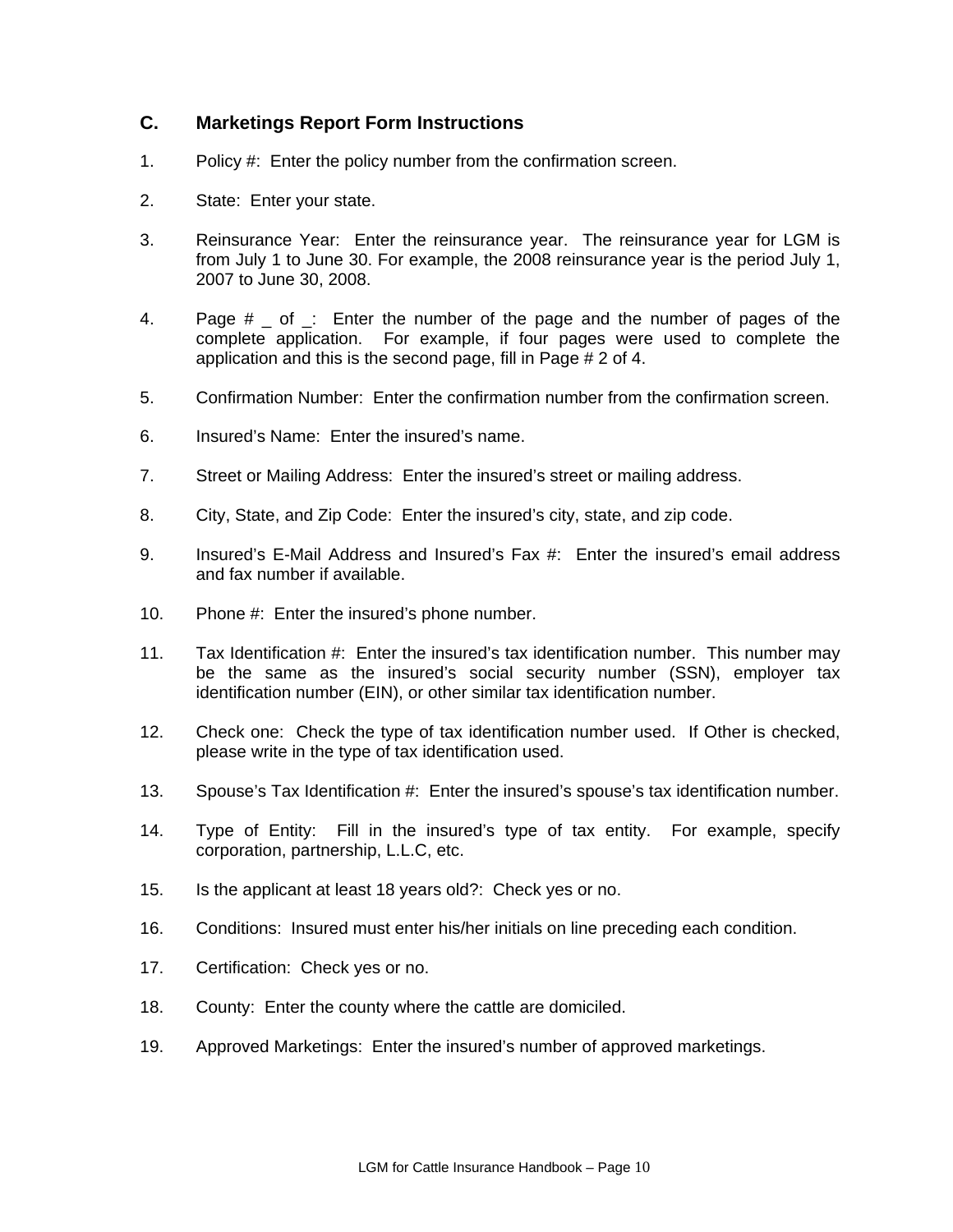#### **Marketings Report Form Instructions (continued)**

- 20. Deductible: Enter the desired deductible amount per head of cattle. The range of allowable deductible amounts is from \$0 per head to \$150 per head, in \$10 per head increments.
- 21. Actual Marketings by Month: If coverage is for a yearling finishing operation, complete the actual marketings only for the yearling finishing coverage for the applicable insurance period. If coverage is for a calf finishing operation, complete the actual marketings only for the calf finishing coverage for each insurance period. If the policy is for both yearling finishing and calf finishing coverage, complete both sections for each insurance period. Enter the actual marketings for each month. If there are months when the insured did not market cattle, enter a zero (0).
- 22. Insured's Signature: The insured must sign the form.
- 23. Date: The ensured must date the form.
- 24. Remarks: Enter any information that claims adjusters or insurance companies should know.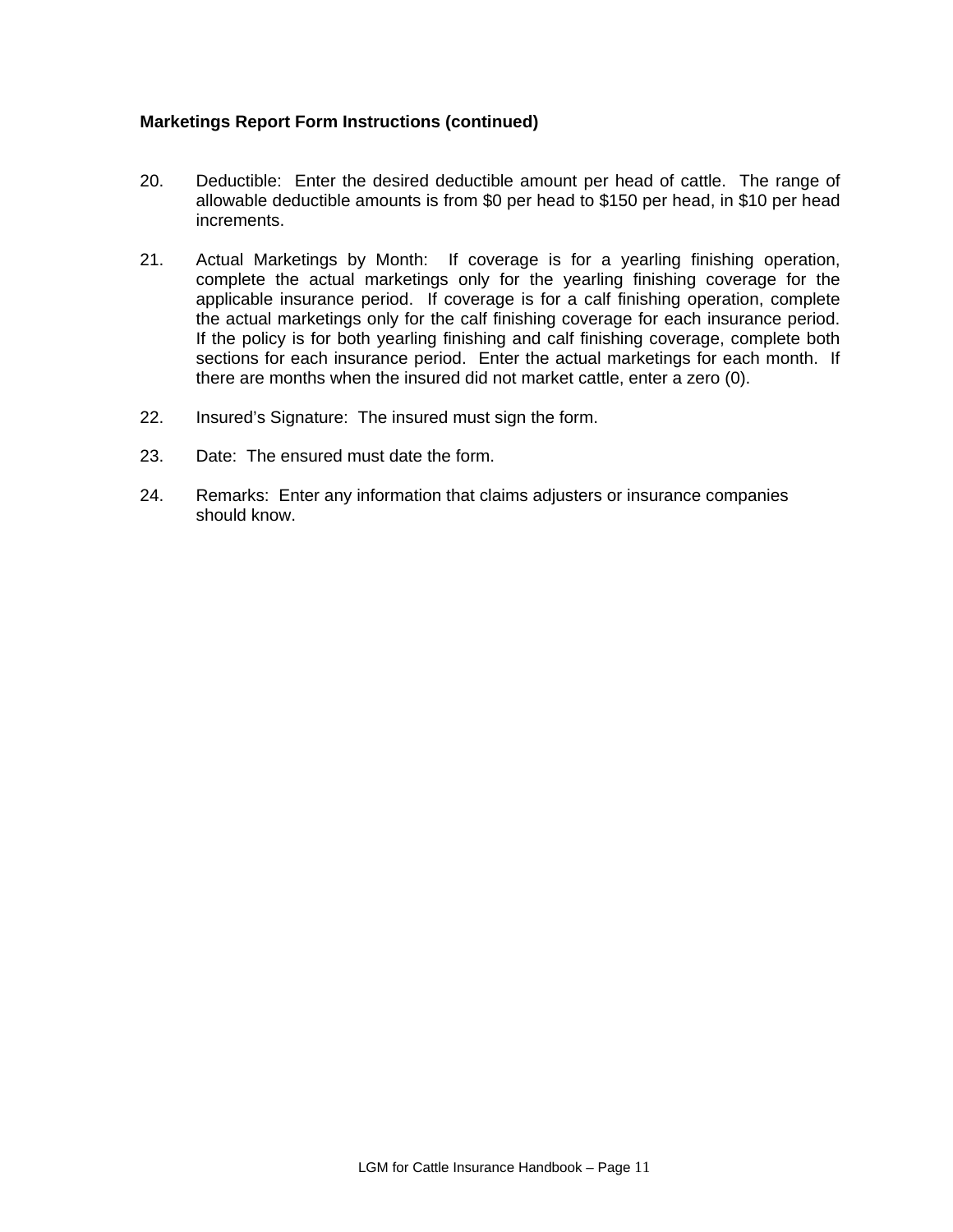#### **D. Notice of Probable Loss Form**

## **LIVESTOCK GROSS MARGIN FOR CATTLE INSURANCE NOTICE OF PROBABLE LOSS**

| Policy        | <b>Claim Number</b> |
|---------------|---------------------|
| <b>Number</b> | (Company Use)       |
|               |                     |

According to our records, you may be entitled to an indemnity under the above policy endorsement based on the information presented below. The calculation of the indemnity is shown in Section 4 below. In order to receive an indemnity, your signed Marketings Report and marketing receipts are required to certify that the terms and conditions of the policy have been met. Please contact your livestock insurance agent to receive a Marketings Report form or if the information shown in Sections 1, 2, or 3 is not correct.

Assignment of Indemnity? 3  $\Box$  Yes  $\Box$  No Transfer of Right to Indemnity? 4  $\Box$  Yes  $\Box$  No

| <b>Section 1. INSURED</b>                                                               |        |            |              |                                        | <b>Section 2. INSURANCE AGENCY</b>                                 |          |              |              |  |  |
|-----------------------------------------------------------------------------------------|--------|------------|--------------|----------------------------------------|--------------------------------------------------------------------|----------|--------------|--------------|--|--|
| <b>Insured's Name</b>                                                                   |        | <b>SSN</b> |              | <b>EIN</b>                             | Insurance Agency Name                                              |          |              | Agency Code  |  |  |
| 5                                                                                       |        | 6          |              |                                        | 13                                                                 |          |              | 14           |  |  |
| Name of Farm/Ranch or Business                                                          |        |            |              |                                        | Insurance Agent's Name                                             |          |              | Agent's Code |  |  |
| $\overline{7}$                                                                          |        |            |              |                                        | 15<br>16                                                           |          |              |              |  |  |
| <b>Street or Mailing Address</b>                                                        |        |            |              |                                        | <b>Street or Mailing Address</b>                                   |          |              |              |  |  |
| 8                                                                                       |        |            |              |                                        | 17                                                                 |          |              |              |  |  |
| City                                                                                    | County |            |              | Zip Code                               |                                                                    |          | <b>State</b> | Zip Code     |  |  |
|                                                                                         |        |            | <b>Stat</b>  |                                        | <b>City</b>                                                        |          |              |              |  |  |
|                                                                                         |        |            |              |                                        |                                                                    |          |              |              |  |  |
|                                                                                         |        |            | e            |                                        |                                                                    |          |              |              |  |  |
|                                                                                         |        |            |              |                                        |                                                                    |          |              |              |  |  |
|                                                                                         |        |            |              |                                        |                                                                    |          |              |              |  |  |
|                                                                                         |        |            |              |                                        |                                                                    |          |              |              |  |  |
|                                                                                         |        |            |              |                                        | 18                                                                 |          |              |              |  |  |
| <b>Insured's Phone</b>                                                                  |        |            |              | Agent's Phone<br>E-mail Address<br>Fax |                                                                    |          |              |              |  |  |
|                                                                                         | Fax    |            | E-mail       |                                        |                                                                    |          |              |              |  |  |
|                                                                                         |        |            |              |                                        |                                                                    |          |              |              |  |  |
|                                                                                         |        |            |              | <b>Address</b>                         |                                                                    |          |              |              |  |  |
|                                                                                         |        |            |              |                                        |                                                                    |          |              |              |  |  |
|                                                                                         |        |            |              |                                        |                                                                    |          |              |              |  |  |
|                                                                                         |        |            |              |                                        |                                                                    |          |              |              |  |  |
| 10                                                                                      |        |            |              | 12                                     | 19                                                                 | 20       |              | 21           |  |  |
|                                                                                         |        |            |              |                                        | Section 3. ASSIGNMENT OF INDEMNITY/ TRANSFER OF RIGHT TO INDEMNITY |          |              |              |  |  |
| Assignee's Name                                                                         |        |            |              |                                        | Assignee's SSN / EIN (circle one and enter number)                 |          |              |              |  |  |
| 22                                                                                      |        |            |              |                                        | 25                                                                 |          |              |              |  |  |
| <b>Street or Mailing Address</b>                                                        |        |            |              |                                        | Assignee's Phone                                                   |          | Fax          |              |  |  |
| 23                                                                                      |        |            |              |                                        | 26                                                                 |          |              | 27           |  |  |
| City                                                                                    |        |            | <b>State</b> |                                        |                                                                    | Zip Code |              |              |  |  |
|                                                                                         | 24     |            |              |                                        |                                                                    |          |              |              |  |  |
| <b>Section 4. INDEMNITY CALCULATION</b>                                                 |        |            |              |                                        |                                                                    |          |              |              |  |  |
| If the actual gross margin is less than the expected gross margin, an indemnity is due. |        |            |              |                                        |                                                                    |          |              |              |  |  |
| Insurance Period: Eleven-Month Insurance Period Beginning<br>(Month, Year) 28           |        |            |              |                                        |                                                                    |          |              |              |  |  |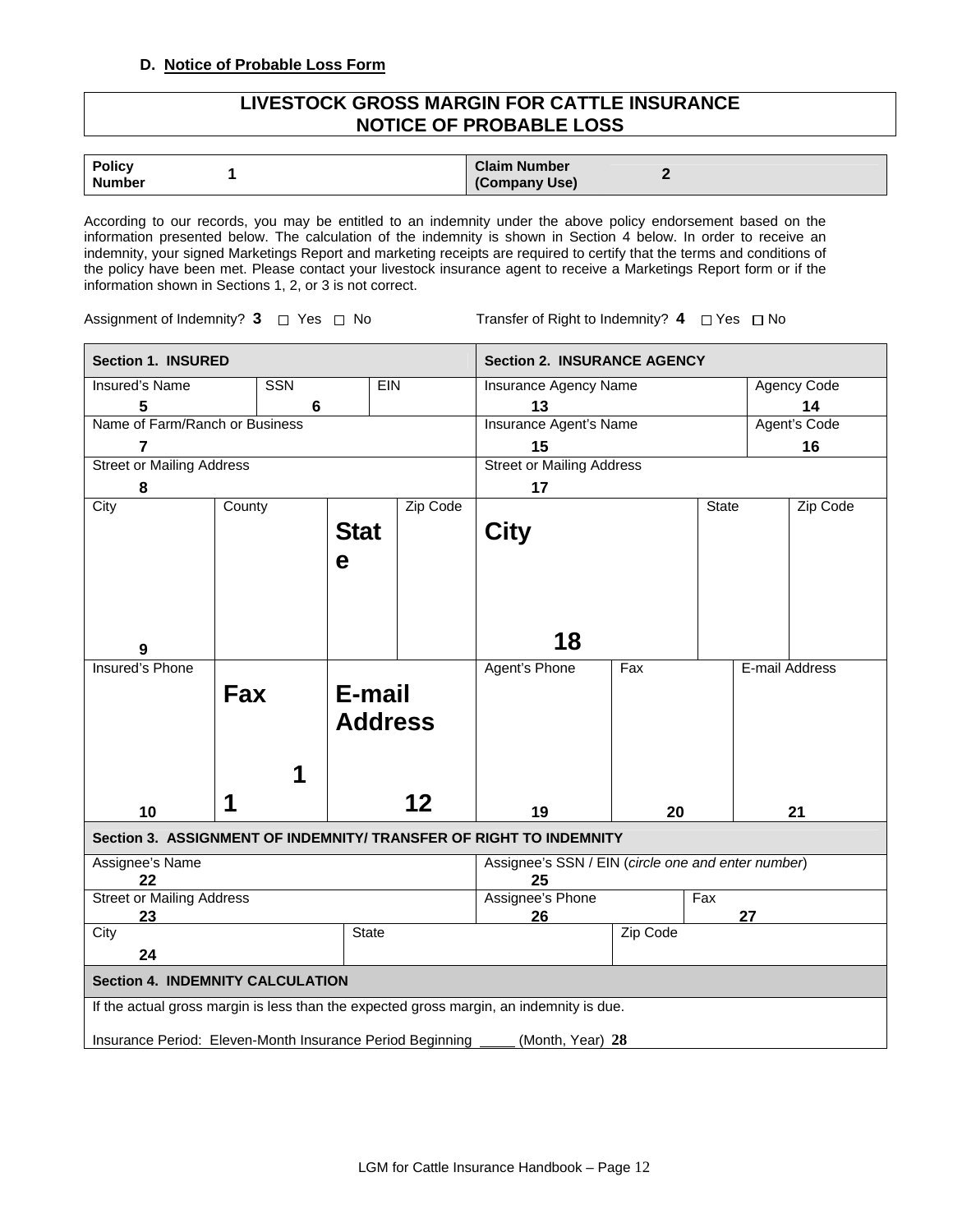| 29 Target Marketings By Month<br>(enter month) |         |         |         |         |         |         |         |          |          |
|------------------------------------------------|---------|---------|---------|---------|---------|---------|---------|----------|----------|
| Month 2                                        | Month 3 | Month 4 | Month 5 | Month 6 | Month 7 | Month 8 | Month 9 | Month 10 | Month 11 |
|                                                |         |         |         |         |         |         |         |          |          |
|                                                |         |         |         |         |         |         |         |          |          |

|               | Probable Indemnity        |                        |                       |
|---------------|---------------------------|------------------------|-----------------------|
| Deductible 30 | Gross Margin Guarantee 31 | Actual Gross Margin 32 | Probable Indemnity 33 |
|               |                           |                        |                       |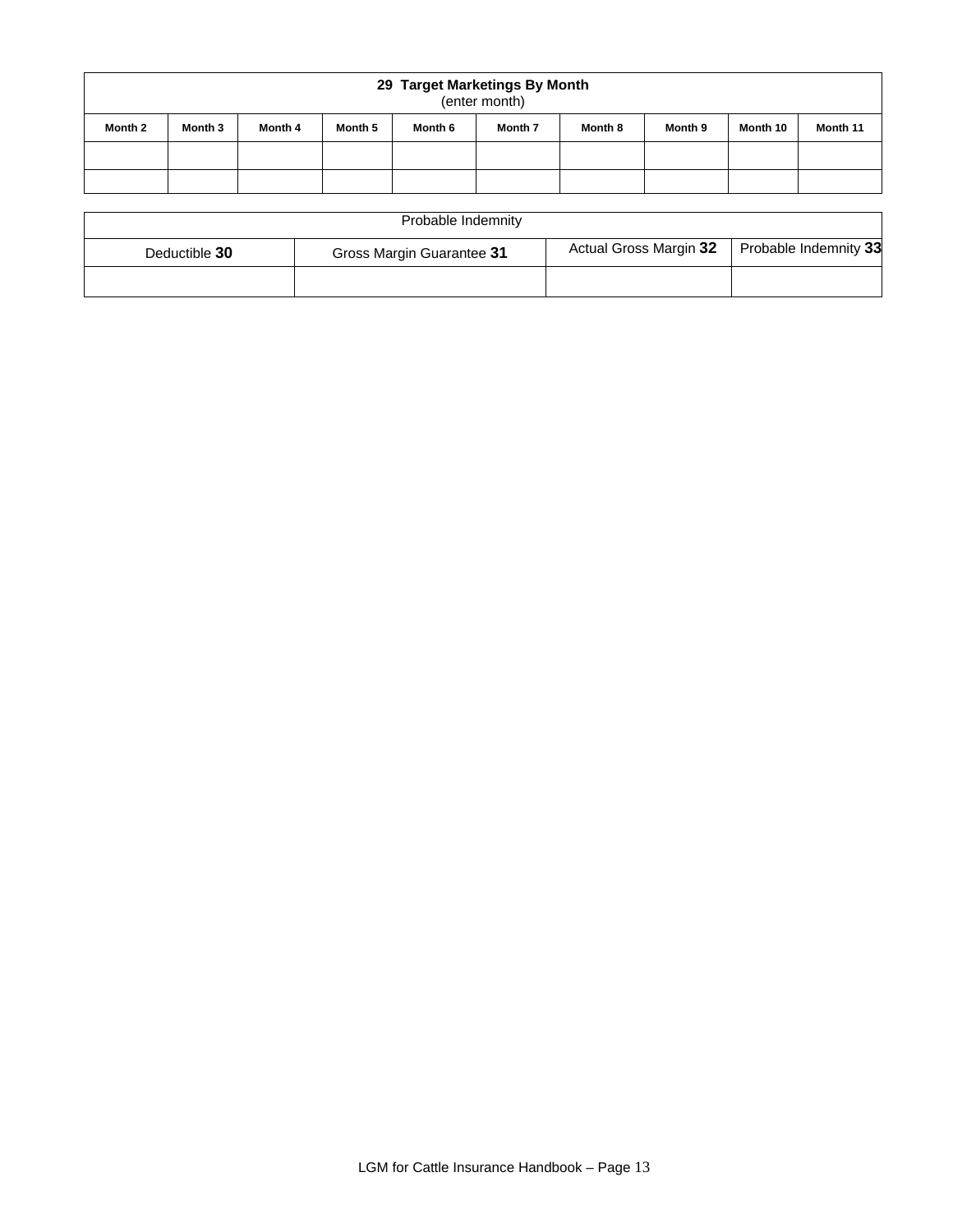## **D. Notice of Probable Loss Form Instructions**

- 1. Policy Number: Enter policy number.
- 2. Claim Number: Enter claim number.
- 3. Assignment of Indemnity: Check yes or no.
- 4. Transfer of Right to Indemnity: Check yes or no.
- 5. Insured's Name: Enter insured's name.
- 6. SSN or EIN: Enter insured's social security number (SSN) or employer identification number (EIN).
- 7. Name of Farm/Ranch or Business: Enter name of insured's farm/ranch or business.
- 8. Street or Mailing Address: Enter insured's mailing address.
- 9. City, County, State, and Zip Code: Enter insured's city, county, state, and zip code.
- 10. Insured's Phone: Enter insured's phone number.
- 11. Fax: Enter insured's fax number (if available).
- 12. E-mail address: Enter insured's e-mail address (if available).
- 13. Insurance Agency Name: Enter name of insurance agency.
- 14. Agency Code: Enter the agency code.
- 15. Insurance Agent's Name: Enter agent's name.
- 16. Agent's Code: Enter agent's code.
- 17. Street or Mailing Address: Enter street or mailing address of agency
- 18. City, State, and Zip Code: Enter city, state, and zip code of agency.
- 19. Agent's Phone: Enter agency's phone number.
- 20. Fax: Enter agency's fax number (if available).
- 21. E-mail Address: Enter agency's e-mail address (if available).
- 22. Assignee's Name: Enter name of assignee.
- 23. Street or Mailing Address: Enter assignee's street or mailing address.
- 24. City, State, and Zip Code: Enter city, state, and zip code of assignee.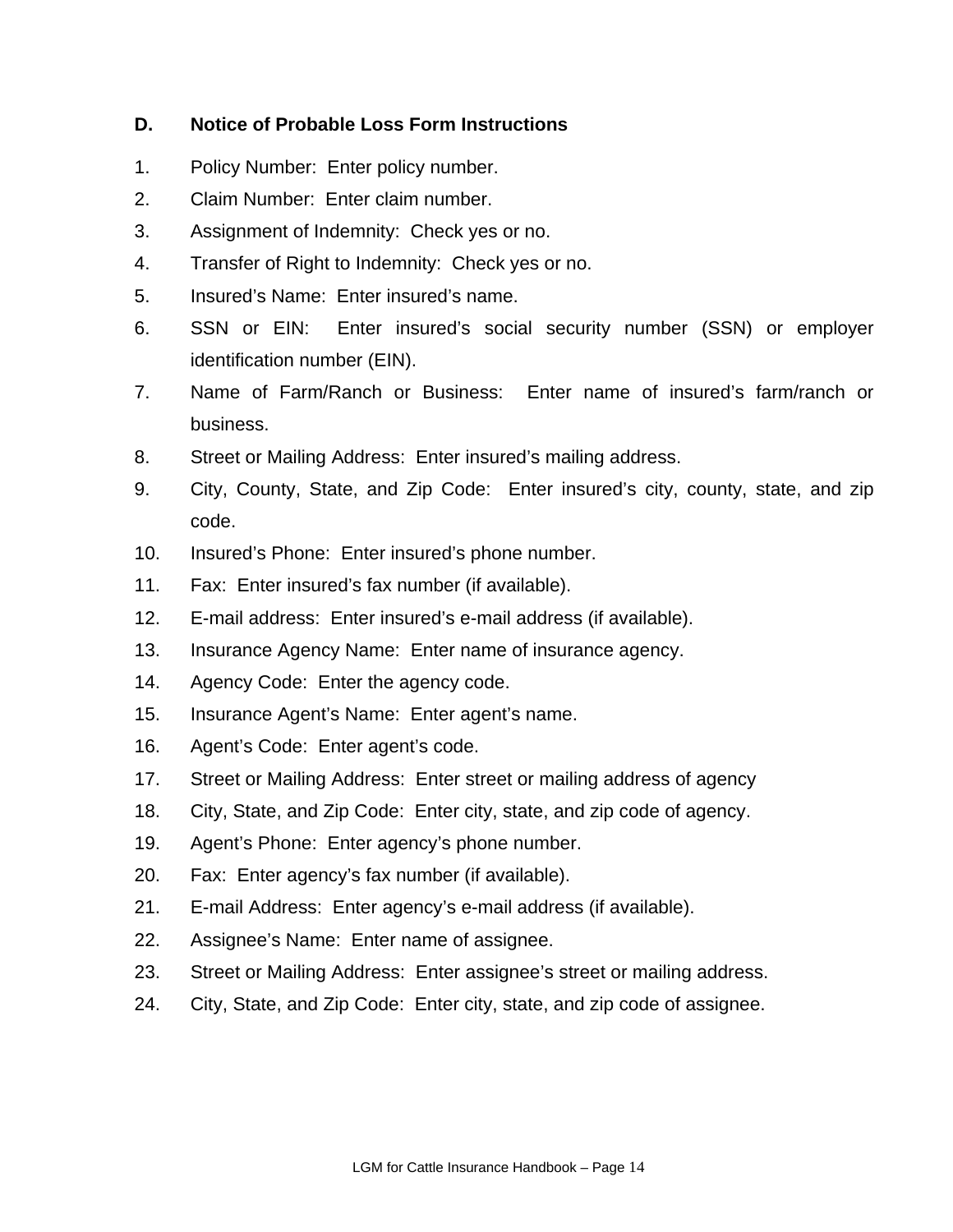## **D. Notice of Probable Loss Form Instructions (continued)**

- 25. Assignee's SSN/EIN: Enter assignee's social security number (SSN) or employer identification number (EIN) and circle the type of number entered (SSN or EIN).
- 26. Assignee's Phone: Enter assignee's phone number.
- 27. Fax: Enter assignee's fax number (if available).
- 28. Insurance Period: Enter month and year.
- 29. Target Marketings by Month: Enter number of head of target marketings.
- 30. Deductible: Enter deductible amount per head of cattle.
- 31. Gross Margin Guarantee: Enter gross margin guarantee.
- 32. Actual Gross Margin: Enter actual gross margin.
- 33. Probable Indemnity: Enter probable indemnity.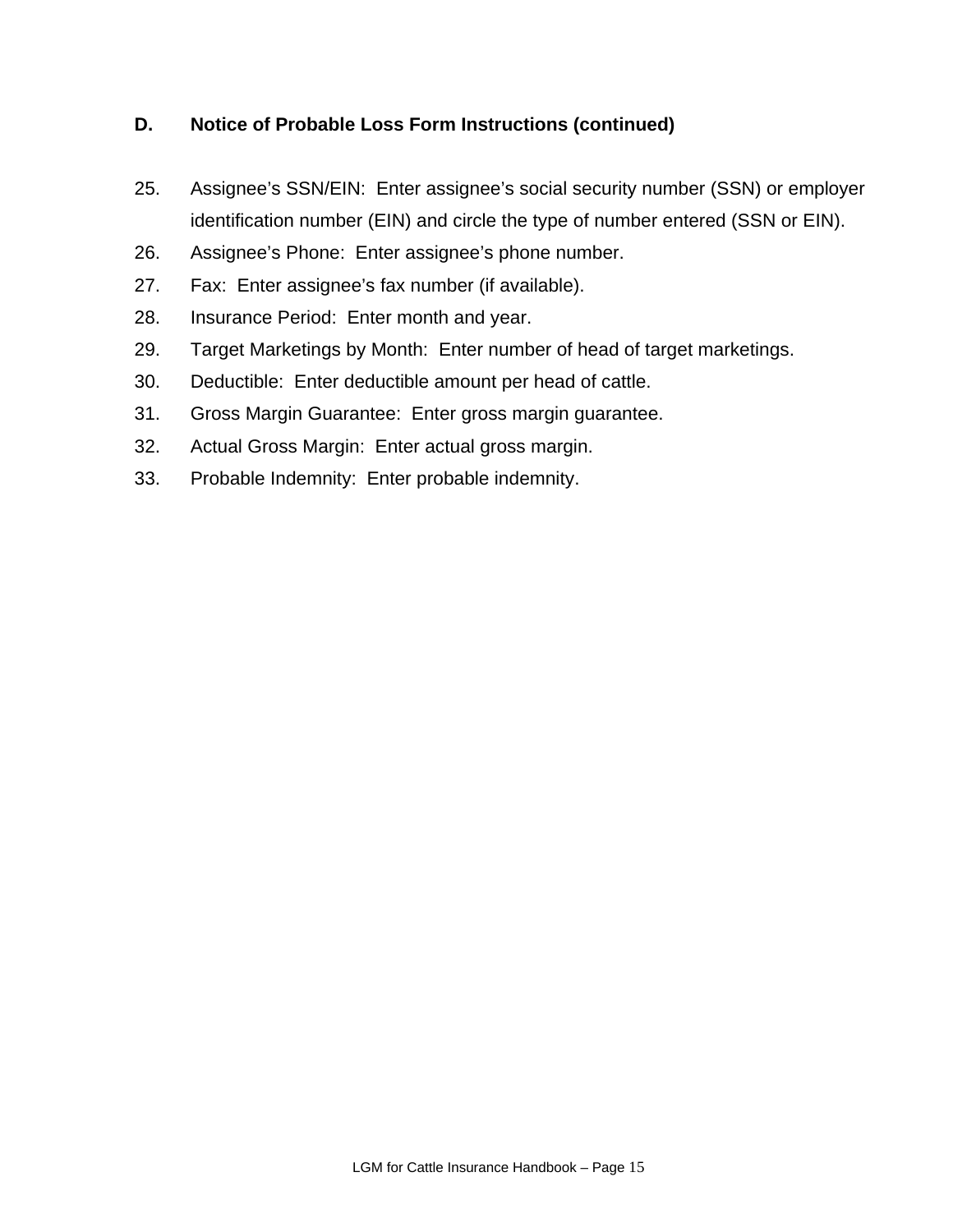#### **E. Assignment of Indemnity Form**

|                                                                                                                                                                                                                    | <b>LIVESTOCK GROSS MARGIN FOR CATTLE INSURANCE</b><br><b>APPLICATION FOR ASSIGNMENT OF INDEMNITY</b> |  |                      |                                                                  |              |          |      |  |  |
|--------------------------------------------------------------------------------------------------------------------------------------------------------------------------------------------------------------------|------------------------------------------------------------------------------------------------------|--|----------------------|------------------------------------------------------------------|--------------|----------|------|--|--|
| <b>CROP YEAR</b><br>1.                                                                                                                                                                                             |                                                                                                      |  | <b>AGENCY NAME</b>   | 5.                                                               |              |          |      |  |  |
| POLICY NO.<br>2.                                                                                                                                                                                                   |                                                                                                      |  | <b>AGENCY CODE</b>   | 6.                                                               |              |          |      |  |  |
| <b>COUNTY</b><br>3.                                                                                                                                                                                                |                                                                                                      |  |                      | <b>AGENCY ADDRESS</b><br>7.                                      |              |          |      |  |  |
| COMMODITY(S)<br>4.                                                                                                                                                                                                 |                                                                                                      |  | <b>CITY</b>          | 8.                                                               | <b>STATE</b> | ZIP CODE |      |  |  |
|                                                                                                                                                                                                                    |                                                                                                      |  |                      |                                                                  |              |          |      |  |  |
| <b>INSURED INFORMATION (Please Print)</b>                                                                                                                                                                          |                                                                                                      |  |                      | LENDER OR CREDITOR (herein "Lender")                             |              |          |      |  |  |
| 9.<br><b>INSURED'S NAME</b>                                                                                                                                                                                        |                                                                                                      |  | <b>LENDER'S NAME</b> |                                                                  | 14.          |          |      |  |  |
| SOCIAL SECURITY NUMBER/TAX I.D. #<br>10.                                                                                                                                                                           |                                                                                                      |  |                      |                                                                  |              |          |      |  |  |
| <b>ADDRESS</b><br>11.                                                                                                                                                                                              |                                                                                                      |  |                      |                                                                  |              |          |      |  |  |
| <b>STATE</b><br><b>CITY</b>                                                                                                                                                                                        | <b>ZIP CODE</b>                                                                                      |  | <b>ADDRESS</b>       |                                                                  |              |          |      |  |  |
| 15.<br>12.                                                                                                                                                                                                         |                                                                                                      |  |                      |                                                                  |              |          |      |  |  |
| INSURED'S AUTHORIZED REPRESENTATIVE<br>13.                                                                                                                                                                         |                                                                                                      |  | <b>CITY</b>          | 16.                                                              | <b>STATE</b> | ZIP CODE |      |  |  |
|                                                                                                                                                                                                                    |                                                                                                      |  |                      |                                                                  |              |          |      |  |  |
| The undersigned Insured assigns to the Lender the right and interest of any indemnity payment(s) which may be payable to the<br>insured under the insurance policy for the commodity(s) and crop year shown above. |                                                                                                      |  |                      |                                                                  |              |          |      |  |  |
| <b>CONDITIONS</b>                                                                                                                                                                                                  |                                                                                                      |  |                      |                                                                  |              |          |      |  |  |
| This assignment will be binding upon the person(s) who succeed the Insured's interest in the insurance policy.<br>1)                                                                                               |                                                                                                      |  |                      |                                                                  |              |          |      |  |  |
| Indemnity payments made under the insurance policy will be subject to a deduction for any indebtedness due this insurance<br>2)                                                                                    |                                                                                                      |  |                      |                                                                  |              |          |      |  |  |
| provider by the Insured.<br>This assignment will not grant the Lender any greater rights than originally held by the Insured.<br>3)                                                                                |                                                                                                      |  |                      |                                                                  |              |          |      |  |  |
| The Lender's interest will be recognized upon the insurance provider's approval of this assignment and the Lender will have the<br>4)                                                                              |                                                                                                      |  |                      |                                                                  |              |          |      |  |  |
| right to submit the loss notices and other forms as required by the Policy.                                                                                                                                        |                                                                                                      |  |                      |                                                                  |              |          |      |  |  |
| The insurance provider will determine the person(s) entitled to any indemnity payment(s) and the payments(s) will be issued by<br>5)<br>joint check.                                                               |                                                                                                      |  |                      |                                                                  |              |          |      |  |  |
| Cancellation of this assignment prior to the crop year stated above will be accepted by the insurance provider only upon<br>6)<br>notification in writing by the above identified Lender.                          |                                                                                                      |  |                      |                                                                  |              |          |      |  |  |
| It is understood and agreed that this assignment will be subject to the terms and conditions of the insurance policy.                                                                                              |                                                                                                      |  |                      |                                                                  |              |          |      |  |  |
| Signature of Insured/Authorized Representative                                                                                                                                                                     | Date                                                                                                 |  |                      | Signature of Lender                                              |              |          | Date |  |  |
| 17.                                                                                                                                                                                                                |                                                                                                      |  |                      | 18.                                                              |              |          |      |  |  |
| <b>WITNESS SIGNATURE</b>                                                                                                                                                                                           | Date                                                                                                 |  |                      | <b>WITNESS SIGNATURE</b>                                         |              |          | Date |  |  |
| 19.<br><b>FILING</b>                                                                                                                                                                                               |                                                                                                      |  |                      | 20.                                                              |              |          |      |  |  |
| This assignment was filed with the insurance provider on                                                                                                                                                           |                                                                                                      |  | <b>APPROVAL</b>      | The insurance provider hereby approves the foregoing assignment. |              |          |      |  |  |
| a                                                                                                                                                                                                                  | a.m.                                                                                                 |  |                      |                                                                  |              |          |      |  |  |
| 21.<br>22.<br>t<br>(Date, Year)<br>(Hour)                                                                                                                                                                          | p.m.                                                                                                 |  |                      |                                                                  |              |          |      |  |  |
| Company Name<br>23.                                                                                                                                                                                                |                                                                                                      |  |                      |                                                                  |              |          |      |  |  |
|                                                                                                                                                                                                                    |                                                                                                      |  |                      | Signature of Insurance Provider/Authorized                       |              |          | Date |  |  |
| Representative                                                                                                                                                                                                     |                                                                                                      |  |                      |                                                                  |              |          |      |  |  |
|                                                                                                                                                                                                                    |                                                                                                      |  | Address              | 24.                                                              |              |          |      |  |  |
|                                                                                                                                                                                                                    |                                                                                                      |  |                      | 25.                                                              |              |          |      |  |  |
| SEE REVERSE SIDE OF FORM FOR STATEMENT REQUIRED BY PRIVACY ACT OF 1974<br>LGM AAI (4/16/02)                                                                                                                        |                                                                                                      |  |                      |                                                                  |              |          |      |  |  |
|                                                                                                                                                                                                                    |                                                                                                      |  |                      |                                                                  |              |          |      |  |  |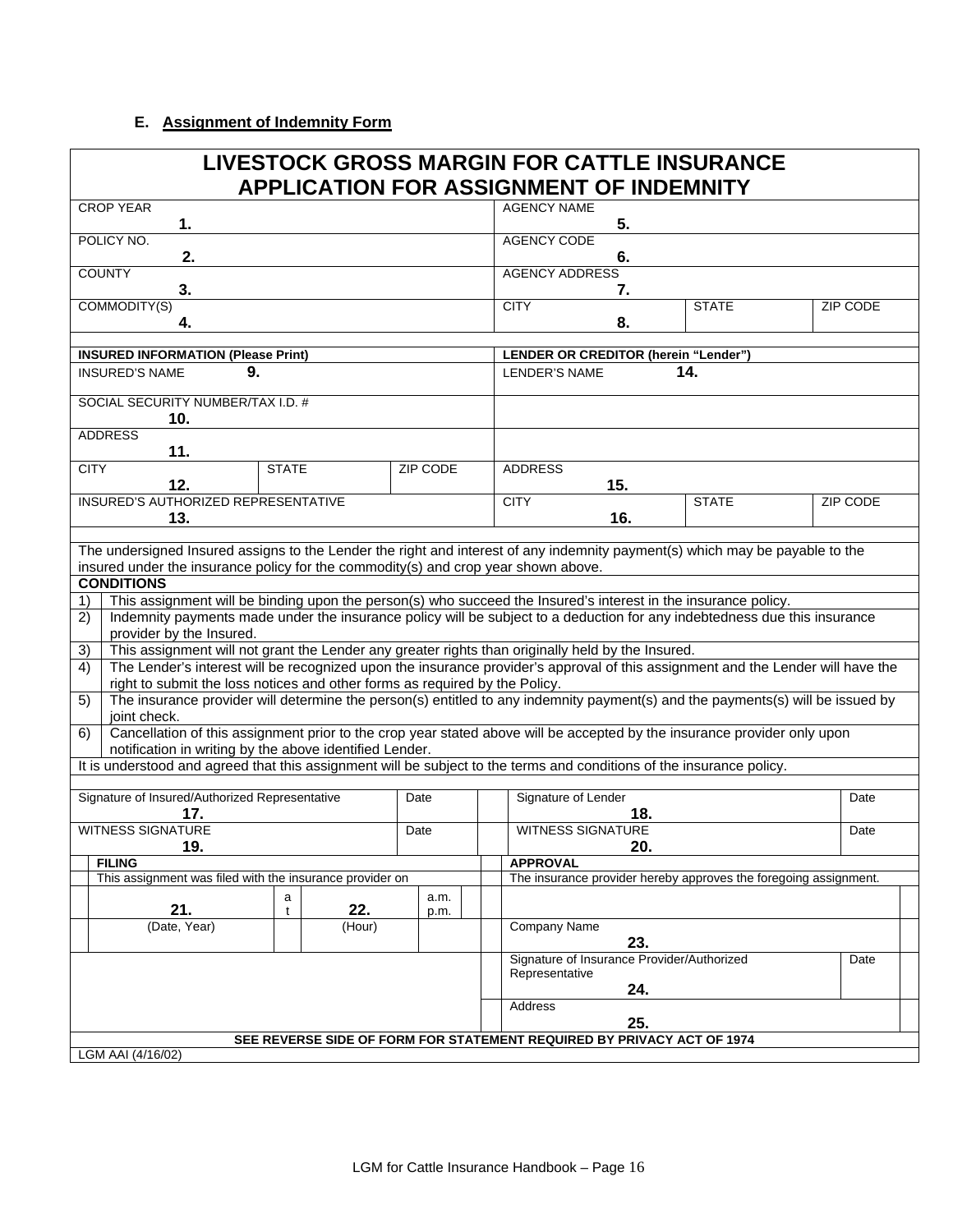## **E. Application for Assignment of Indemnity Form Instructions**

- 1. Crop Year: Enter the crop year.
- 2. Policy Number: Enter the policy number.
- 3. County: Enter the county listed on the policy.
- 4. Commodity(s): List commodity(s) insured.
- 5. Agency Name: Enter name of insurance agency.
- 6. Agency Code: Enter insurance agency code.
- 7. Agency Address: Enter the street or mailing address of the agency.
- 8. City, State, Zip Code: Enter the city, state, and zip code of the agency.
- 9. Name: Enter the insured's name as listed on the policy.
- 10. Social Security/Tax ID: Enter the applicable social security number or tax identification number as listed on the policy.
- 11. Address: Enter the insured's mailing address as listed on the policy.
- 12. City, State, Zip Code: Enter the city, state, and zip code of the insured as listed on the policy.
- 13. Insured's Authorized Representative: If applicable, enter the name of the insured's authorized representative.
- 14. Name: Enter the name of the lender.
- 15. Address: Enter the mailing address of the lender.
- 16. City, State, Zip Code: Enter the city, state, and zip code of the lender.
- 17. Signature of Insured/Authorized Representative and Date: Signature of the insured or, as applicable, signature of the insured's authorized representative and date of signature.
- 18. Signature of Lender and Date: Signature of the lender or lender's representative and date of signature.
- 19. Witness Signature and Date: Signature and date of signature of first witness.
- 20. Witness Signature and Date: Signature and date of signature of second witness.
- 21. Date/Year: For insurance provider use only. Enter date and year of filing of assignment.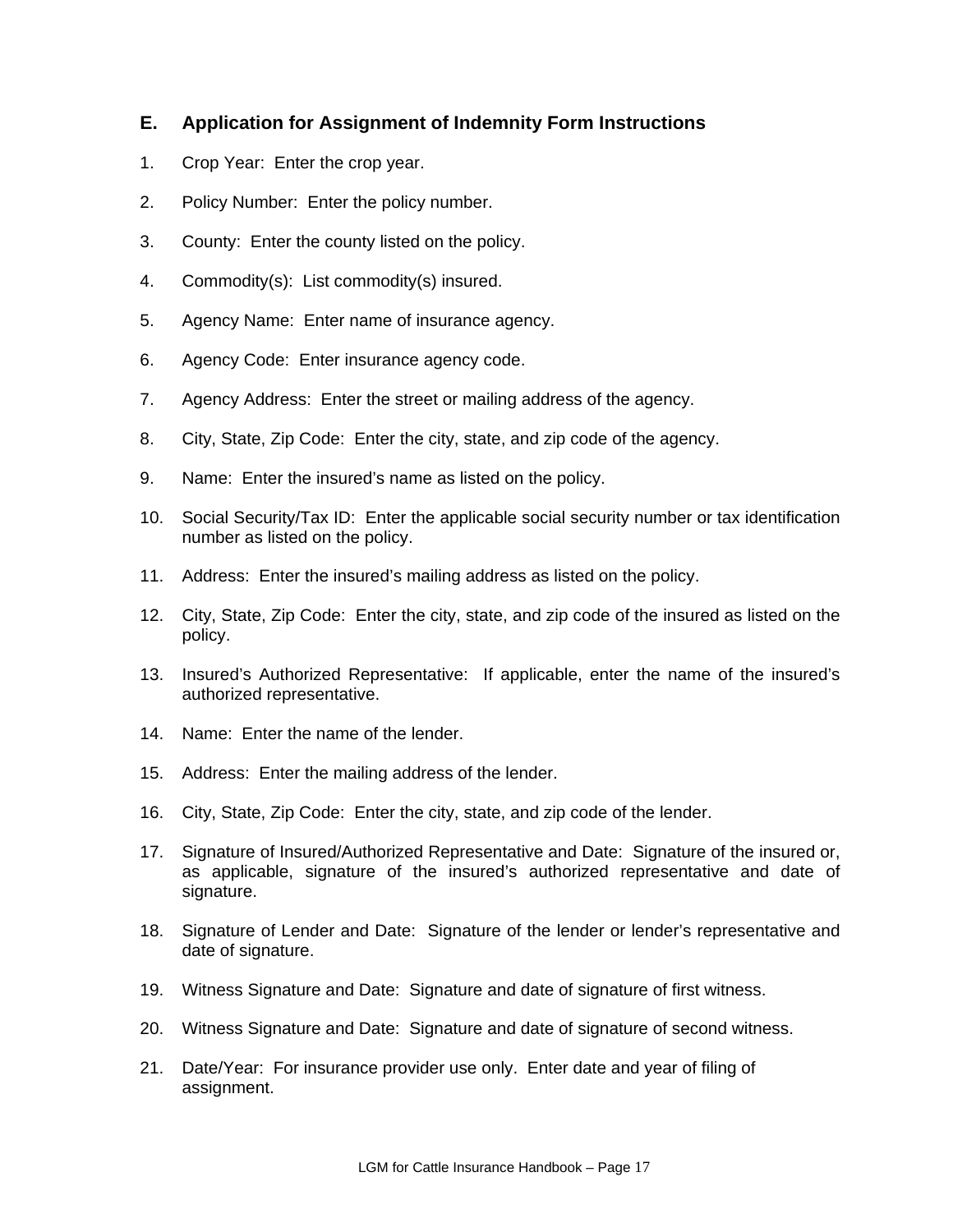#### **Application for Assignment of Indemnity Form Instructions (continued)**

- 22. Hour: For insurance provider use only. Enter hour of filing of assignment.
- 23. Company Name: For insurance provider use only. Enter insurance provider name.
- 24. Signature of Insurance Provider/Authorized Representative and Date: For insurance provider use only. Signature of insurance provider or the insurance provider's authorized representative and date of signature.
- 25. Address: For insurance provider use only. Enter mailing address of insurance provider.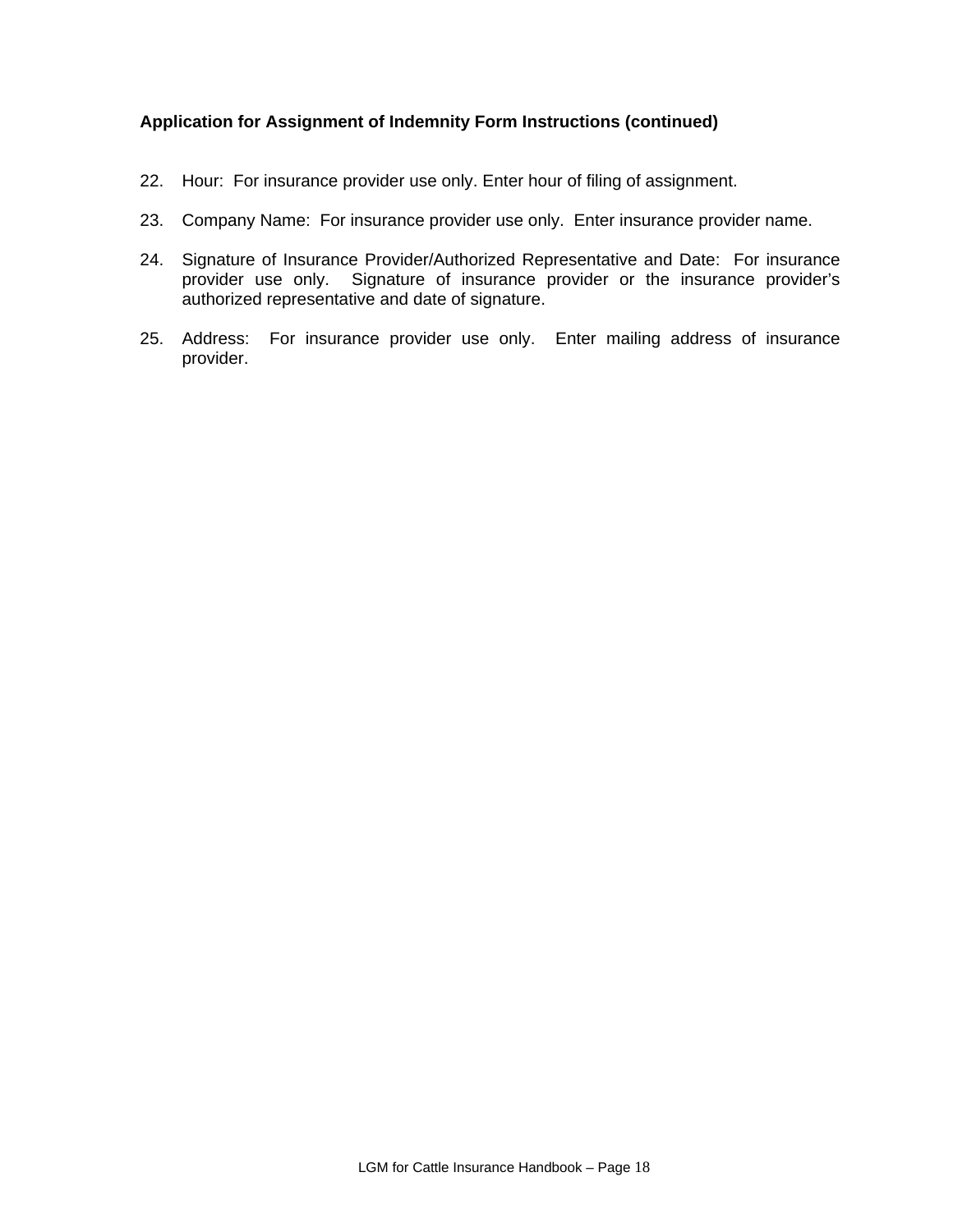## **F. Transfer of Right to an Indemnity Form**

|                                                                                                           |                                                                                                                                                                                                                                                                                                                                                                                                                                                                                                                                                                                                                                                                                                                                                                                                                                                                                                                                                                                                                                                                                                                                                        | LIVESTOCK GROSS MARGIN FOR CATTLE INSURANCE | <b>TRANSFER OF RIGHT TO AN INDEMNITY</b>                                                  |                                   |                                                                                          |                    |                    |                |    |           |
|-----------------------------------------------------------------------------------------------------------|--------------------------------------------------------------------------------------------------------------------------------------------------------------------------------------------------------------------------------------------------------------------------------------------------------------------------------------------------------------------------------------------------------------------------------------------------------------------------------------------------------------------------------------------------------------------------------------------------------------------------------------------------------------------------------------------------------------------------------------------------------------------------------------------------------------------------------------------------------------------------------------------------------------------------------------------------------------------------------------------------------------------------------------------------------------------------------------------------------------------------------------------------------|---------------------------------------------|-------------------------------------------------------------------------------------------|-----------------------------------|------------------------------------------------------------------------------------------|--------------------|--------------------|----------------|----|-----------|
| Policy Number                                                                                             |                                                                                                                                                                                                                                                                                                                                                                                                                                                                                                                                                                                                                                                                                                                                                                                                                                                                                                                                                                                                                                                                                                                                                        | Crop Year                                   |                                                                                           | <b>Effective Date of Transfer</b> |                                                                                          |                    | Nature of Transfer |                |    |           |
| 1                                                                                                         |                                                                                                                                                                                                                                                                                                                                                                                                                                                                                                                                                                                                                                                                                                                                                                                                                                                                                                                                                                                                                                                                                                                                                        | $\mathbf{2}$                                |                                                                                           | 3                                 |                                                                                          |                    | 4                  |                |    |           |
| <b>TRANSFEROR (INSURED)</b><br><b>Transferor Name</b><br>5<br><b>Street or Mailing Address</b>            |                                                                                                                                                                                                                                                                                                                                                                                                                                                                                                                                                                                                                                                                                                                                                                                                                                                                                                                                                                                                                                                                                                                                                        |                                             |                                                                                           |                                   | <b>TRANSFEREE (S)</b><br><b>Transferee Name</b><br>8<br><b>Street or Mailing Address</b> |                    |                    |                |    |           |
| 6                                                                                                         |                                                                                                                                                                                                                                                                                                                                                                                                                                                                                                                                                                                                                                                                                                                                                                                                                                                                                                                                                                                                                                                                                                                                                        |                                             |                                                                                           |                                   | 9                                                                                        |                    |                    |                |    |           |
| City, State, Zip Code<br>City, State, Zip Code<br>10<br>7<br>SSN/EIN (circle one and enter number)<br>11  |                                                                                                                                                                                                                                                                                                                                                                                                                                                                                                                                                                                                                                                                                                                                                                                                                                                                                                                                                                                                                                                                                                                                                        |                                             |                                                                                           |                                   |                                                                                          |                    |                    |                |    |           |
|                                                                                                           | 12 Are all the insured cattle and all the insured share in the livestock being transferred?                                                                                                                                                                                                                                                                                                                                                                                                                                                                                                                                                                                                                                                                                                                                                                                                                                                                                                                                                                                                                                                            |                                             |                                                                                           |                                   |                                                                                          |                    |                    |                |    |           |
| Yes $\Box$                                                                                                |                                                                                                                                                                                                                                                                                                                                                                                                                                                                                                                                                                                                                                                                                                                                                                                                                                                                                                                                                                                                                                                                                                                                                        |                                             |                                                                                           |                                   |                                                                                          |                    |                    |                |    |           |
| $\Box$<br>No                                                                                              | Make checks payable to Transferee(s) only. Check will be mailed to Transferee's address shown above<br>Make check payable jointly to Insured and Transferee(s). Check will be mailed to Insured's address shown above (unless an assignment<br>of indemnity is on file.                                                                                                                                                                                                                                                                                                                                                                                                                                                                                                                                                                                                                                                                                                                                                                                                                                                                                |                                             |                                                                                           |                                   |                                                                                          |                    |                    |                |    |           |
|                                                                                                           | Deductible<br>(\$ per head)                                                                                                                                                                                                                                                                                                                                                                                                                                                                                                                                                                                                                                                                                                                                                                                                                                                                                                                                                                                                                                                                                                                            | Month 2                                     | Target Marketings by Month (enter name of month and number of head)<br>Month <sub>3</sub> | Month 4                           |                                                                                          | Month <sub>5</sub> | Month <sub>6</sub> | Premium        |    | Guarantee |
| Total:                                                                                                    | 13                                                                                                                                                                                                                                                                                                                                                                                                                                                                                                                                                                                                                                                                                                                                                                                                                                                                                                                                                                                                                                                                                                                                                     | 14                                          |                                                                                           |                                   |                                                                                          |                    |                    |                | 15 | 16        |
| Transferred:                                                                                              | 17                                                                                                                                                                                                                                                                                                                                                                                                                                                                                                                                                                                                                                                                                                                                                                                                                                                                                                                                                                                                                                                                                                                                                     | 18                                          |                                                                                           |                                   |                                                                                          |                    |                    |                | 19 | 20        |
| <b>Retained:</b>                                                                                          | 21                                                                                                                                                                                                                                                                                                                                                                                                                                                                                                                                                                                                                                                                                                                                                                                                                                                                                                                                                                                                                                                                                                                                                     | 22                                          |                                                                                           |                                   |                                                                                          |                    |                    |                | 23 | 24        |
|                                                                                                           |                                                                                                                                                                                                                                                                                                                                                                                                                                                                                                                                                                                                                                                                                                                                                                                                                                                                                                                                                                                                                                                                                                                                                        | Month 7                                     | Target Marketings by Month (enter name of month and number of head)<br>Month 8            | Month 9                           | Month 10                                                                                 |                    | Month 11           |                |    |           |
|                                                                                                           |                                                                                                                                                                                                                                                                                                                                                                                                                                                                                                                                                                                                                                                                                                                                                                                                                                                                                                                                                                                                                                                                                                                                                        |                                             |                                                                                           |                                   |                                                                                          |                    |                    |                | 15 | 16        |
|                                                                                                           |                                                                                                                                                                                                                                                                                                                                                                                                                                                                                                                                                                                                                                                                                                                                                                                                                                                                                                                                                                                                                                                                                                                                                        |                                             |                                                                                           |                                   |                                                                                          |                    |                    |                | 19 | 20        |
|                                                                                                           |                                                                                                                                                                                                                                                                                                                                                                                                                                                                                                                                                                                                                                                                                                                                                                                                                                                                                                                                                                                                                                                                                                                                                        |                                             |                                                                                           |                                   |                                                                                          |                    |                    |                | 23 | 24        |
| 1.<br>Transferee subject to:<br>a.<br>the policy.<br>b.<br>c.<br>2.<br>3.<br>4.<br>and share transferred. | Acceptance by the Insurance Provider of the above-described transfer shall transfer the Insured's right to an indemnity to the above named<br>Receipt by the Insurance Provider of satisfactory evidence that said transfer occurred before the end of the insurance period; i.e.,<br>(1) the last month of the insurance period in which you have target marketings, (2) the sale of the cattle, or (3) as otherwise specified in<br>The terms of the above-identified insurance contract, including any outstanding assignment of indemnity made by the Transferor prior to<br>the date of transfer.<br>All other terms and provisions set forth herein.<br>The Insurance Provider shall not be liable for any more indemnity than existed before the transfer occurred.<br>The insurance contract of the Transferor covers the share hereby transferred only to the end of the insurance period for the current crop year.<br>The Transferee and the Transferor shall be jointly and severally liable for any unpaid premium earned for the current crop year on the acreage<br>The premium for the coverage has been paid. 25 $\Box$ Yes $\Box$ No |                                             |                                                                                           |                                   | Agency Name                                                                              | 28                 |                    | Agency Code 29 |    |           |
|                                                                                                           | Transferor's (Insured's) Signature                                                                                                                                                                                                                                                                                                                                                                                                                                                                                                                                                                                                                                                                                                                                                                                                                                                                                                                                                                                                                                                                                                                     | 26                                          | Date 27                                                                                   |                                   | Authorized Representative's Signature                                                    |                    |                    | 32             |    | Date 33   |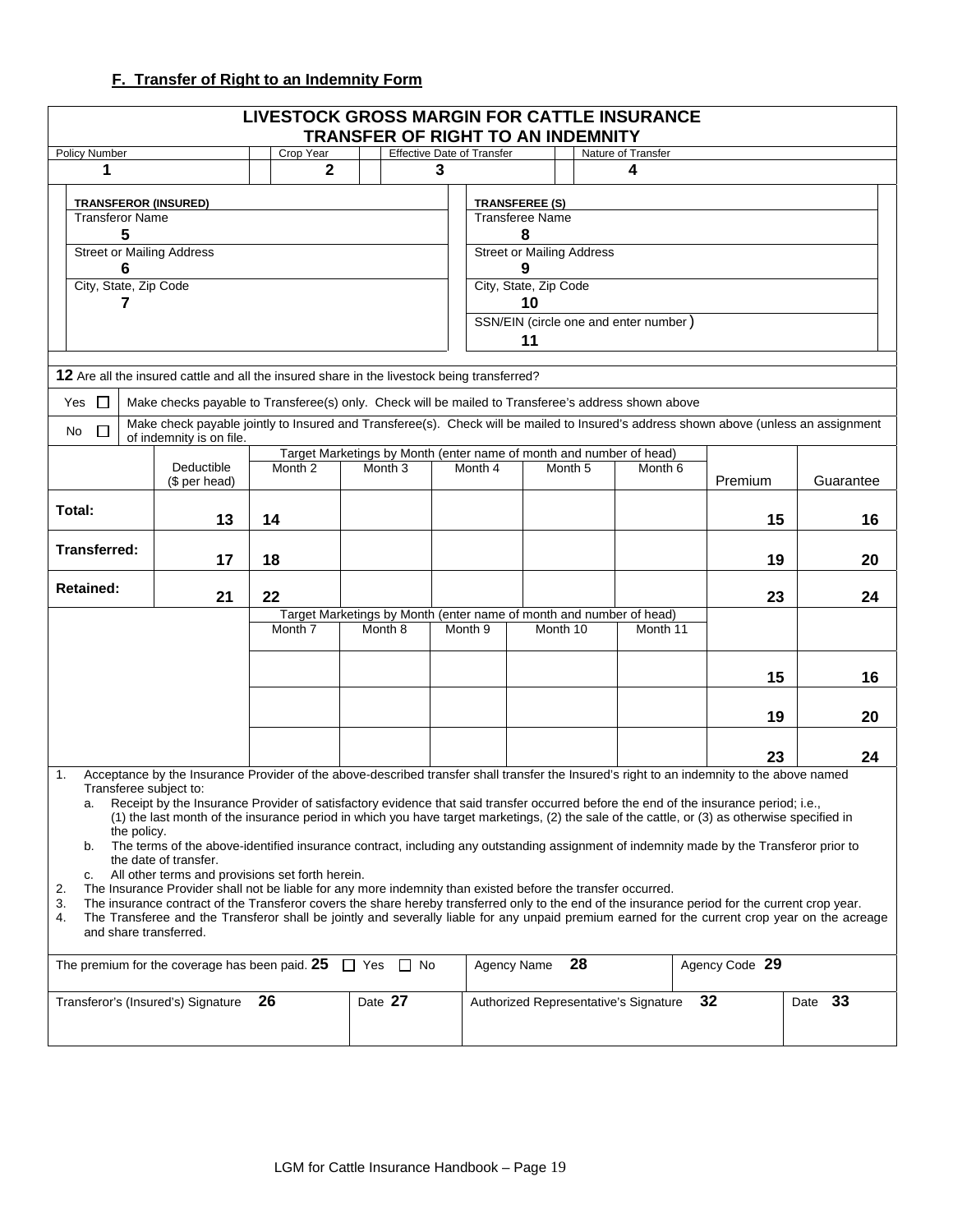## **F. Transfer of Right to an Indemnity Form Instructions**

- 1. Policy Number: Enter the policy number.
- 2. Crop Year: Enter the current crop year.
- 3. Effective Date of Transfer: Enter the date on which the transfer of right to an indemnity will be effective.
- 4. Nature of Transfer: Enter the reason for the transfer of right to an indemnity.
- 5. Transferor Name: Enter the name of the transferor (Insured).
- 6. Street or Mailing Address: Enter the street or mailing address of the transferor.
- 7. City, State, Zip Code: Enter the city, state, and zip code of the transferor.
- 8. Transferee Name: Enter the name of the transferee(s).
- 9. Street or Mailing Address: Enter the street or mailing address of the transferee(s).
- 10. City, State, Zip Code: Enter the city, state, and zip code of the transferee(s).
- 11. SSN/EIN: Circle the type of identification number as either a social security number (SSN) or employer identification number (EIN) and enter this identification number for the transferee(s).
- 12. Are all the insured cattle and all the insured share in the livestock being transferred?: Check yes or no.
- 13. Deductible: Enter deductible amount per head of cattle.
- 14. Total Target Marketings: Enter the total target marketings (in number of head) for each month of the insurance period.
- 15. Total Premium: Enter the total premium for the insurance period.
- 16. Total Guarantee: Enter the total guarantee for the insurance period.
- 17. Transferred Deductible: Enter the deductible for the transferred livestock.
- 18. Transferred Target Marketings: Enter the target marketings (in number of head) being transferred for each month of the insurance period.
- 19. Transferred Premium: Enter the premium for the transferred target marketings.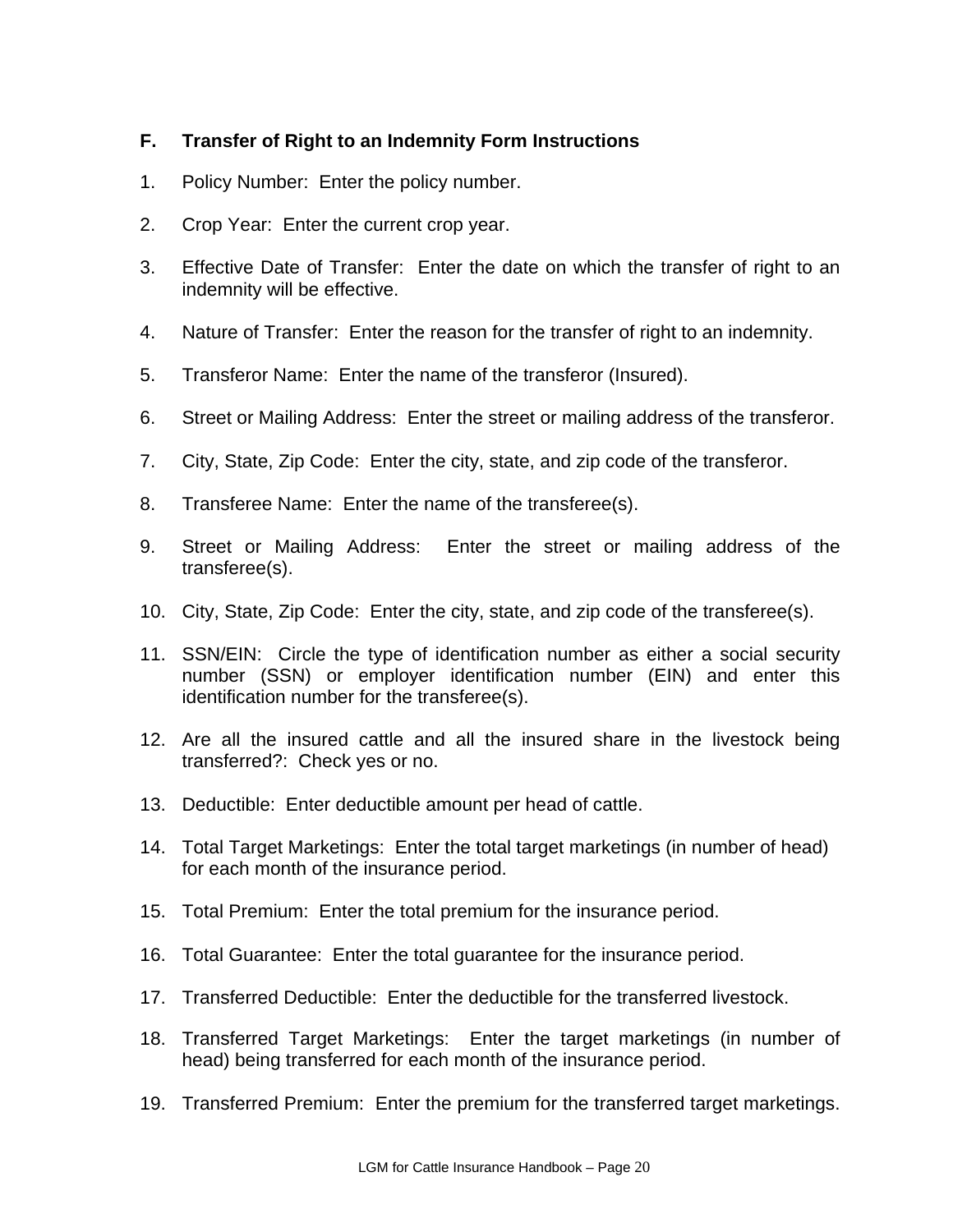## **F. Transfer of Right to an Indemnity Form Instructions (continued)**

- 20. Transferred Guarantee: Enter the guarantee for the transferred target marketings.
- 21. Retained Deductible: Enter deductible amount per head of cattle of the retained livestock.
- 22. Retained Target Marketings: Enter the target marketings (in number of head) that are retained for each month of the insurance period.
- 23. Retained Premium: Enter the premium for the retained target marketings.
- 24. Retained Guarantee: Enter the guarantee for the retained target marketings.
- 25. The premium for the coverage has been paid: Check yes or no.
- 26. Transferor's signature: The transferor must sign the form.
- 27. Date: The transferor must enter the date the form was signed.
- 28. Agency Name: Print name of insurance agency.
- 29. Agency Code: Enter insurance agency code.
- 30. Transferee(s) Signature: The transferee(s) must sign the form.
- 31. Date: The transferee(s) must enter the date the form was signed.
- 32. Authorized Representative(s)'s Signature: If applicable, the transferor's authorized representative(s) must sign the form.
- 33. Date: The transferor's authorized representative(s)'s must enter the date the form was signed.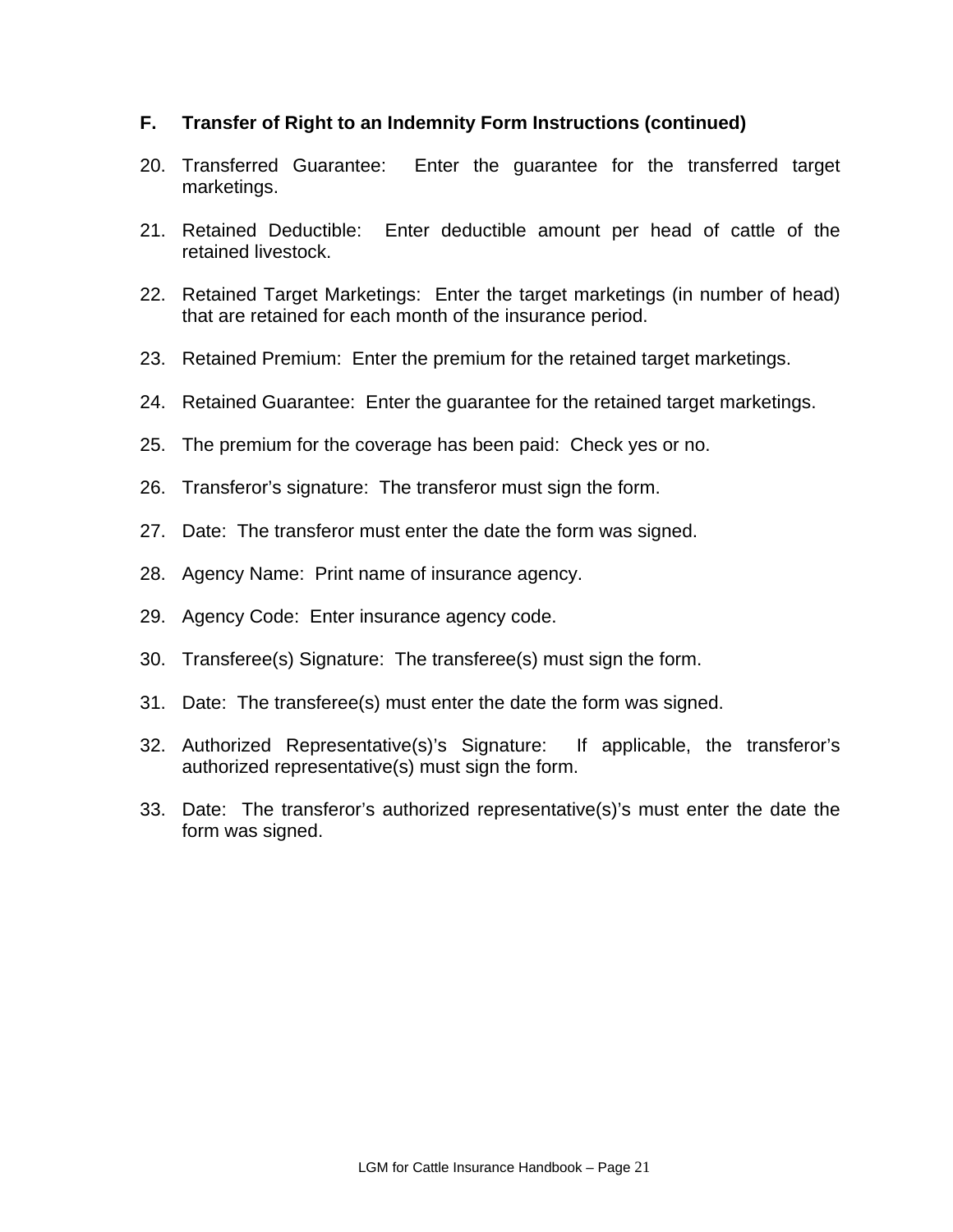AGENCY NAME **1.**

AGENCY CODE **2.**

## **LIVESTOCK GROSS MARGIN FOR CATTLE INSURANCE POWER OF ATTORNEY**

The undersigned does hereby make, constitute and appoint

**3.**  of (address) **4.** in the county of **5.** and State of **6.** the true and lawful attorney, for and in the name, place and stead of the undersigned in connection with Livestock Gross Margin Policy Number 7. \_\_\_\_\_\_ the Insurance Provider checked above for the following commodity(s): **8.** The undersigned gives and grants unto said attorney full authority and power to do and perform actions as initialed below, fully ratifying and confirming all that said attorney shall lawfully do or cause to be done by virtue hereof. **9. 1.** Making application for insurance. **2.** Making marketing reports. 3. Giving notice of loss.<br>4. Making claim for inde 4. Making claim for indemnity.<br>5. Making contract change. Making contract change. 6. Making transfers and cancellations. 7. Providing program-required production reports. 8. Taking all actions related to livestock insurance for the above identified policy number. This Power of Attorney shall be filed at the office where the official file folder is maintained and shall remain in full force and effect until written notice of its revocation has been received by the office maintaining the official file folder (such revocation shall be placed in the official file folder). This Power of Attorney is signed and dated at **10.** \_\_\_\_\_\_\_\_\_\_\_\_\_\_\_\_, **11.** \_\_\_\_\_\_\_\_\_\_\_, this **12.** \_\_\_\_\_\_\_\_ day

| This Power of Attorney is signed and dated at <b>10.</b> This Power of Attorney | , this 1 $\boldsymbol{\mathsf{Z}}$ .<br>day                                                 |
|---------------------------------------------------------------------------------|---------------------------------------------------------------------------------------------|
|                                                                                 | (State)<br>(City)<br>Date                                                                   |
|                                                                                 |                                                                                             |
| of 13. $\frac{1}{(Month)}$ , 14. $\frac{1}{(Year)}$ .                           |                                                                                             |
|                                                                                 |                                                                                             |
| 15.                                                                             |                                                                                             |
| <b>Witness' Printed Name</b>                                                    |                                                                                             |
|                                                                                 |                                                                                             |
| 16.                                                                             | 17.                                                                                         |
| Witness' Signature                                                              | Insured's Signature                                                                         |
| I hereby accept the foregoing appointment:                                      | 18.                                                                                         |
|                                                                                 | Appointee's Signature                                                                       |
|                                                                                 | ACKNOWLEDGMENT (For use by Notary Public)                                                   |
|                                                                                 | (Use acknowledgment form required by the State where acknowledgment is taken.)              |
|                                                                                 | Note: Power of attorney only has to be notarized in states that require it to be notarized. |
|                                                                                 | Notary Seal and Signature of Notary:                                                        |
|                                                                                 | 21.                                                                                         |
|                                                                                 |                                                                                             |
| 19.<br>State of:                                                                |                                                                                             |
| 20.<br>County of:                                                               |                                                                                             |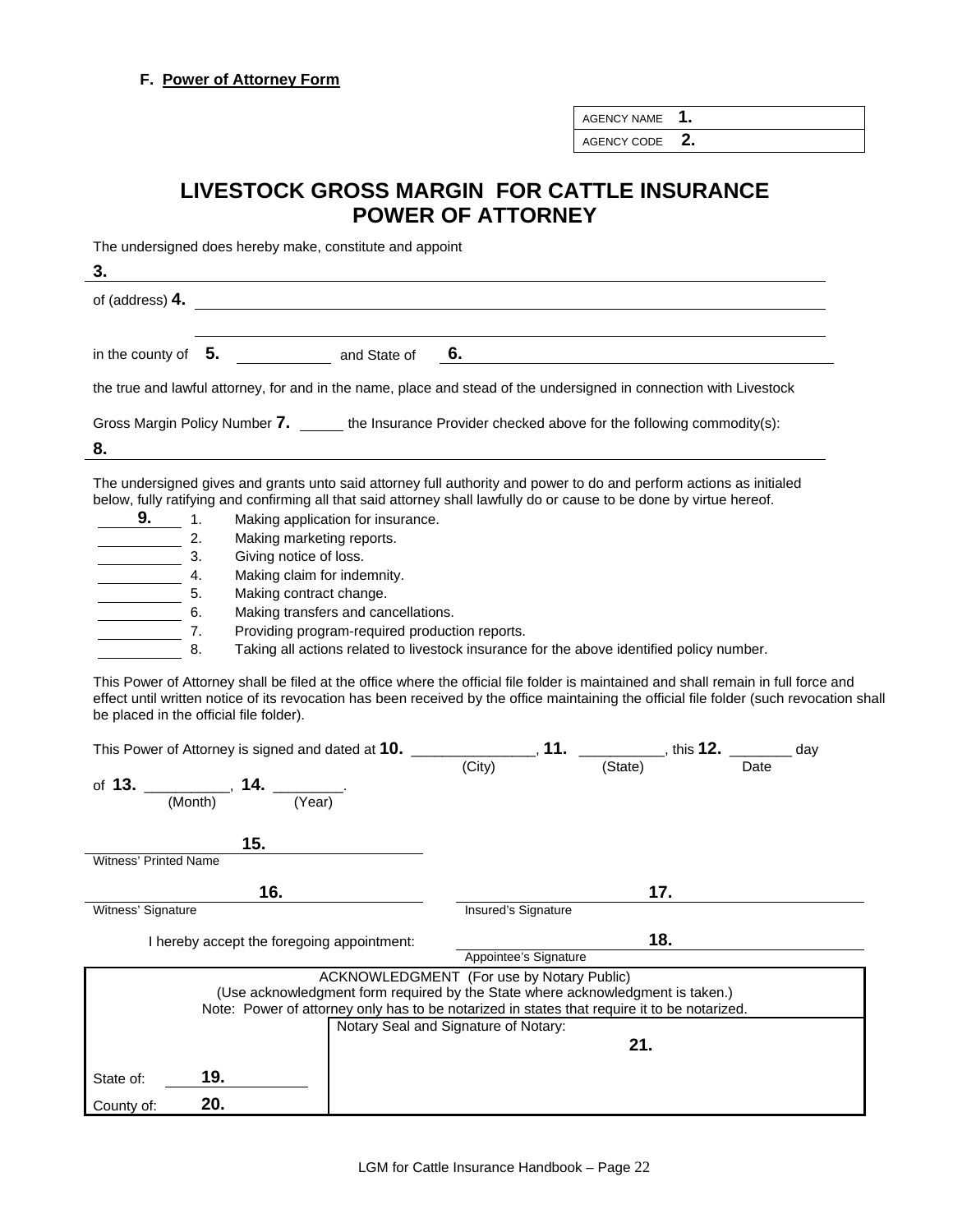## **G. Power of Attorney Form Instructions**

- 1. Agency Name: Enter agency name.
- 2. Agency Code: Enter agency code.
- 3. Print the appointee's name.
- 4. Print the appointee's address.
- 5. Print the appointee's county of residence.
- 6. Print the appointee's state of residence.
- 7. Enter the policy number.
- 8. Enter the crops covered by the policy.
- 9. Insured initials each action which the appointee is granted power to perform.
- 10. Enter the city in which this form is signed and dated.
- 11. Enter the state in which this form is signed and dated.
- 12. Enter the date on which this form is signed and dated.
- 13. Enter the month in which this form is signed and dated.
- 14. Enter the year in which this form is signed and dated.
- 15. Print witness's name.
- 16. Witness must sign the form.
- 17. Insured must sign the form.
- 18. Appointee must sign the form.
- 19. For use by Notary Public, enter state in which this form is signed and dated.
- 20. For use by Notary Public, enter county in which this form is signed and dated.
- 21. For use by Notary Public, place notary seal and signature of notary.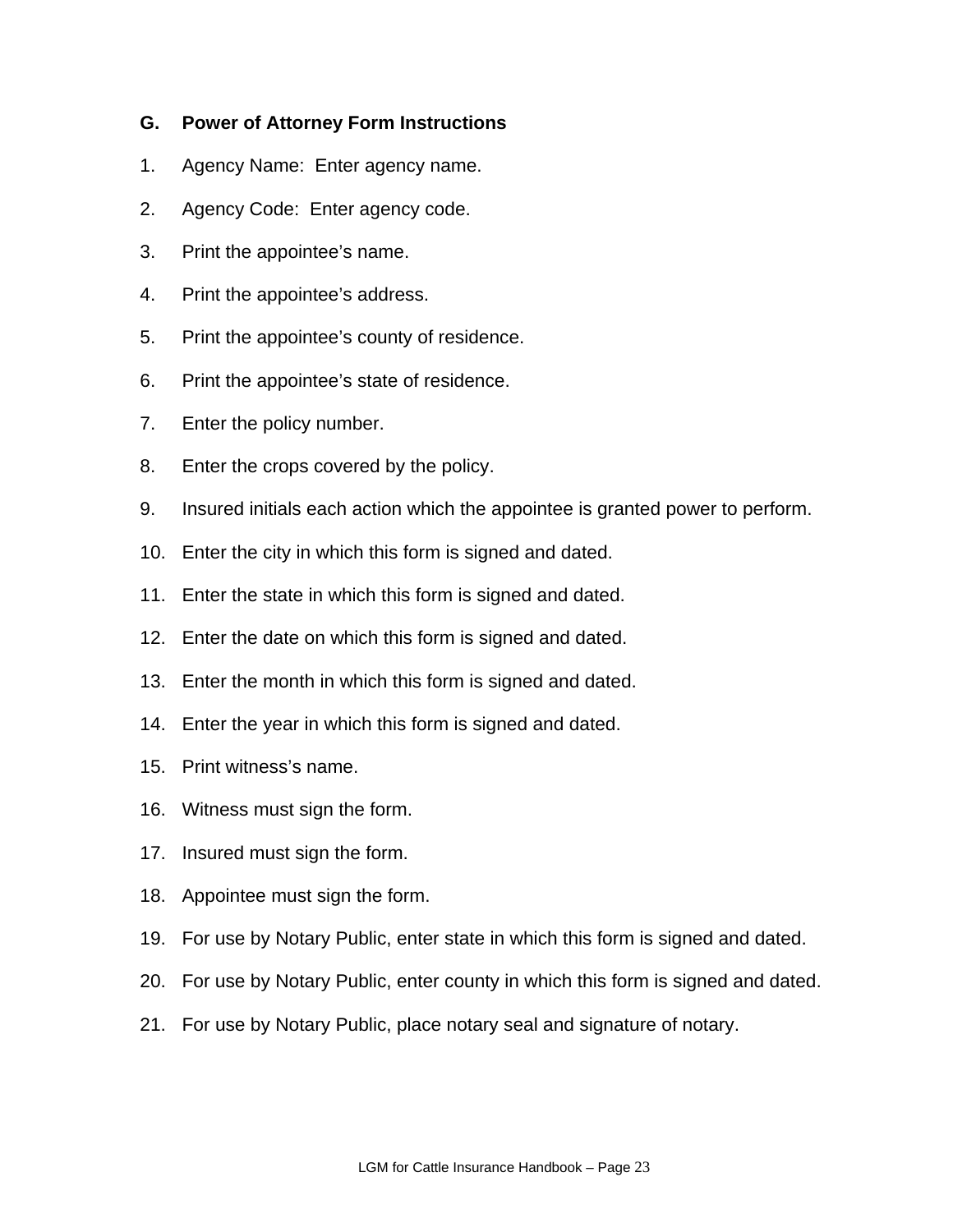## **Glossary of Statements**

#### **A. General**

The following statements are general statements and pertain to information collected on company forms.

#### **1. False Claim Statement**

I certify that the information that I have furnished on this form is complete and accurate. I understand that any false or inaccurate information on this form may result in the imposition of sanctions outlined in my policy and administrative, civil, and criminal sanctions under 18 U.S.C. 1001, 1006 and 1014, 7 U.S.C. 1515, 31 U.S.C. 3729 and 3730 and any other applicable federal statutes.

#### **2**. **Certification Statement**

I certify that the information on this application is complete and accurate; that none of the reasons for rejection in items 1 through 4 of the "Conditions of Acceptance" (See B. Application Statements, 3. Conditions of Acceptance) apply; and that I am aware of and understand the requirements of the Collection of Information and Data (Privacy Act), as well as all other provisions contained on this application.

| (Applicant's | (Date) | (Agent's   | (Date) |
|--------------|--------|------------|--------|
| signature)   |        | Signature) |        |

#### **3. Collection of Information and Data (Privacy Act)**

To the extent that the information requested herein relates to your individual capacity as opposed to your business capacity, the following statements are made in accordance with the Privacy Act of 1974, as amended (5 U.S.C. 552a). The authority for requesting information to be furnished on this form is the Federal Crop Insurance Act (7 U.S.C. 1501 et seq.) (Act) and the Federal crop insurance regulations contained in 7 C.F.R. chapter IV.

Collection of the social security account number (SSN) or the employer identification number (EIN) is authorized by section 506 of the Act and is required as a condition of eligibility for participation in the Federal crop insurance program. The primary use of the SSN or EIN is to correctly identify you, and any other person with an interest in you or your entity of 10 percent or more, as a policyholder within the systems maintained by the Federal Crop Insurance Corporation (FCIC). Furnishing the SSN or EIN is voluntary; however, failure to furnish that number will result in denial of program participation and benefits.

Your policy also specifies other information that must be provided. The principle purposes of this information are to provide insurance; reinsurance; determine eligibility; determine the correct parties to the agreement; determine and collect premiums or other monetary amounts (including administrative fees and over payments); and pay benefits. The routine uses of this information include: (1) Referral to the appropriate agency, whether Federal, State, local or foreign including the Department of Justice, charged with the responsibility of investigating or prosecuting a violation of law, or of enforcing or implementing a statute, rule regulation or order issued pursuant thereto, of any record within this system when information available indicates a violation or potential violation of law, whether civil, criminal,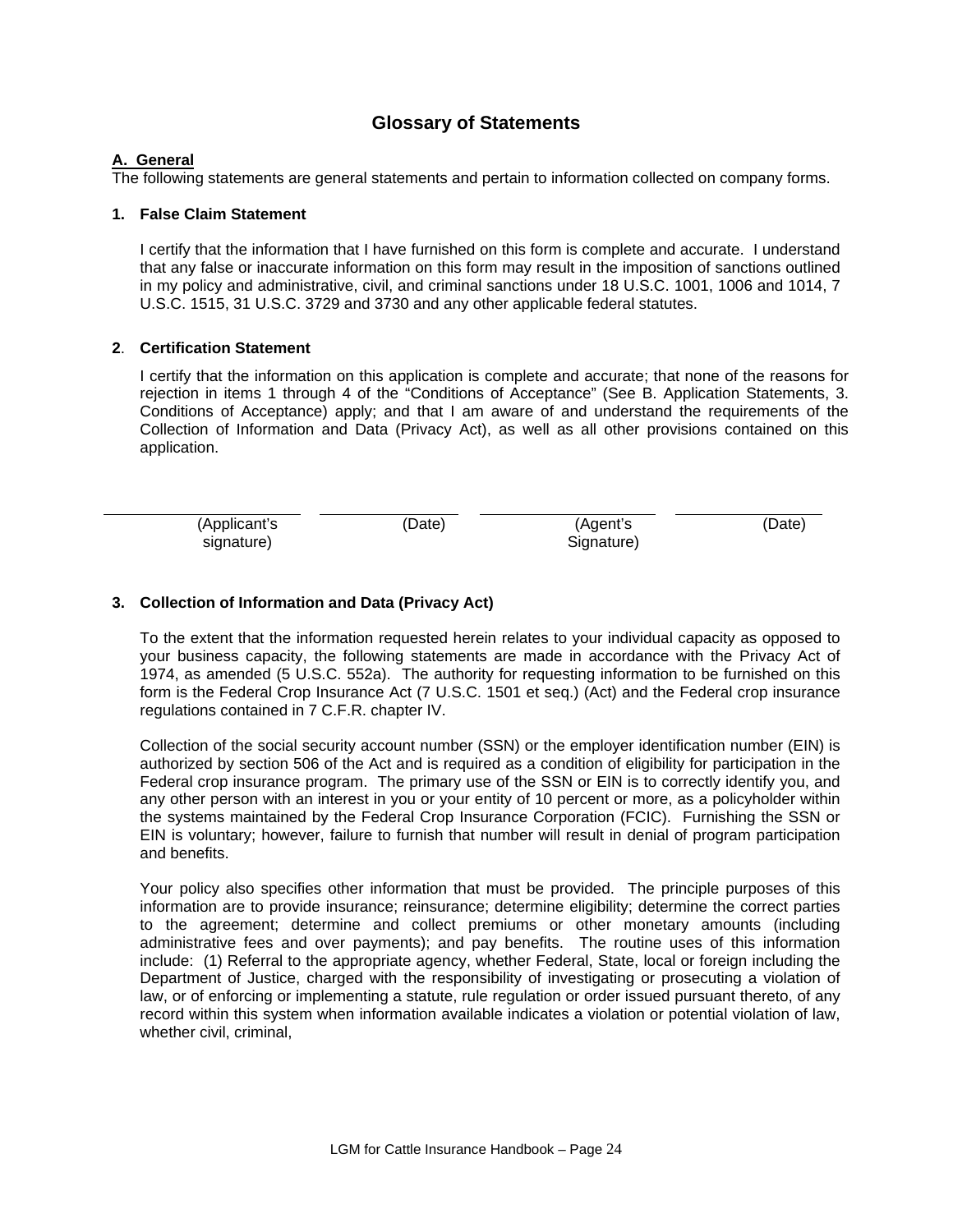#### **Collection of Information and Data (Privacy Act) (continued)**

or regulatory in nature, and whether arising by general statute or particular program statute or by rule, regulation or order issued pursuant thereto; (2) Disclosure to a court, magistrate or administrative tribunal, or to opposing counsel in a proceeding before a court, magistrate or administrative tribunal, of any record within the system that constitutes evidence on that proceeding, or which is sought in the course of discovery, to the extent that FCIC determines that the records sought are relevant to the proceeding; (3) Disclosure to a congressional office in response to any inquiry from the congressional office made at the request of that individual; (4) Disclosure to Approved Insurance Providers (AIP) for any purpose relating to the sale, service, and administration of the Federal crop insurance program and the policies insured under the authority of the Act; (5) Disclosure to other Federal agencies and contractors, cooperators, and partners of FCIC for the purpose of conducting research, development, analyses, and evaluation into all aspects relating to new and existing crop insurance programs and other risk management tools; (6) Disclosure to contractors or other Federal agencies to conduct research and analysis to identify patterns, trends, anomalies, instances and relationships of AIP's, agents, loss adjusters and policyholders that may be indicative of fraud, waste, and abuse; (7) Disclosure to AIPs, contractors, and other applicable Federal agencies to determine whether information has been accurately provided to FCIC and the AIPs and to determine compliance with program requirements; and (8) Disclosure to AIPs, contractors, cooperators, partners of FCIC, and other Federal agencies for any purpose relating to the sale, service, administration, analysis and evaluation of the Federal crop insurance program.

Furnishing other information is also voluntary. However, failure to report the information specified in your policy may result in rejection of any claim for indemnity, replanting payment, or other benefit; ineligibility for insurance; a unilateral determination of any monetary amounts due; or any remedy provided in the policy.

#### **4. Non-Discrimination Statement**

The U.S. Department of Agriculture (USDA) prohibits discrimination in all its programs and activities on the basis of race, color, national origin, age, disability, and where applicable, sex, marital status, familial status, parental status, religion, sexual orientation, genetic information, political beliefs, reprisal, or because all or a part of an individual's income is derived from any public assistance program. (Not all prohibited bases apply to all programs.) Persons with disabilities who require alternative means for communication of program information (Braille, large print, audiotape, etc.) should contact USDA's TARGET Center at (202) 720-2600 (voice and TDD).

To file a complaint of discrimination, write to: USDA, Director, Office of Civil Rights,1400 Independence Avenue, S.W., Washington, D.C. 20250-9410, or call (800) 795-3272 (voice) or (202) 720-6382 (TDD). USDA is an equal opportunity provider and employer.

#### **B. Application Statements**

#### **1. Application for Insurance Statement**

Subject to the provisions of the Federal Crop Insurance Act, and the regulations issued under that Act, I hereby apply for insurance on the commodity as specified below for the effective year. I understand that the premium rates and insurance periods are on file and available for my inspection in my agent's office. I further understand that no insurance will be available on a commodity unless an application and target marketings form is completed and filed with my agent by the sales closing date, if applicable. I also further understand that, although insurance under this application is continuous from year to year, policy terms may change from crop year to crop year. These changes will be made by the contract change date.